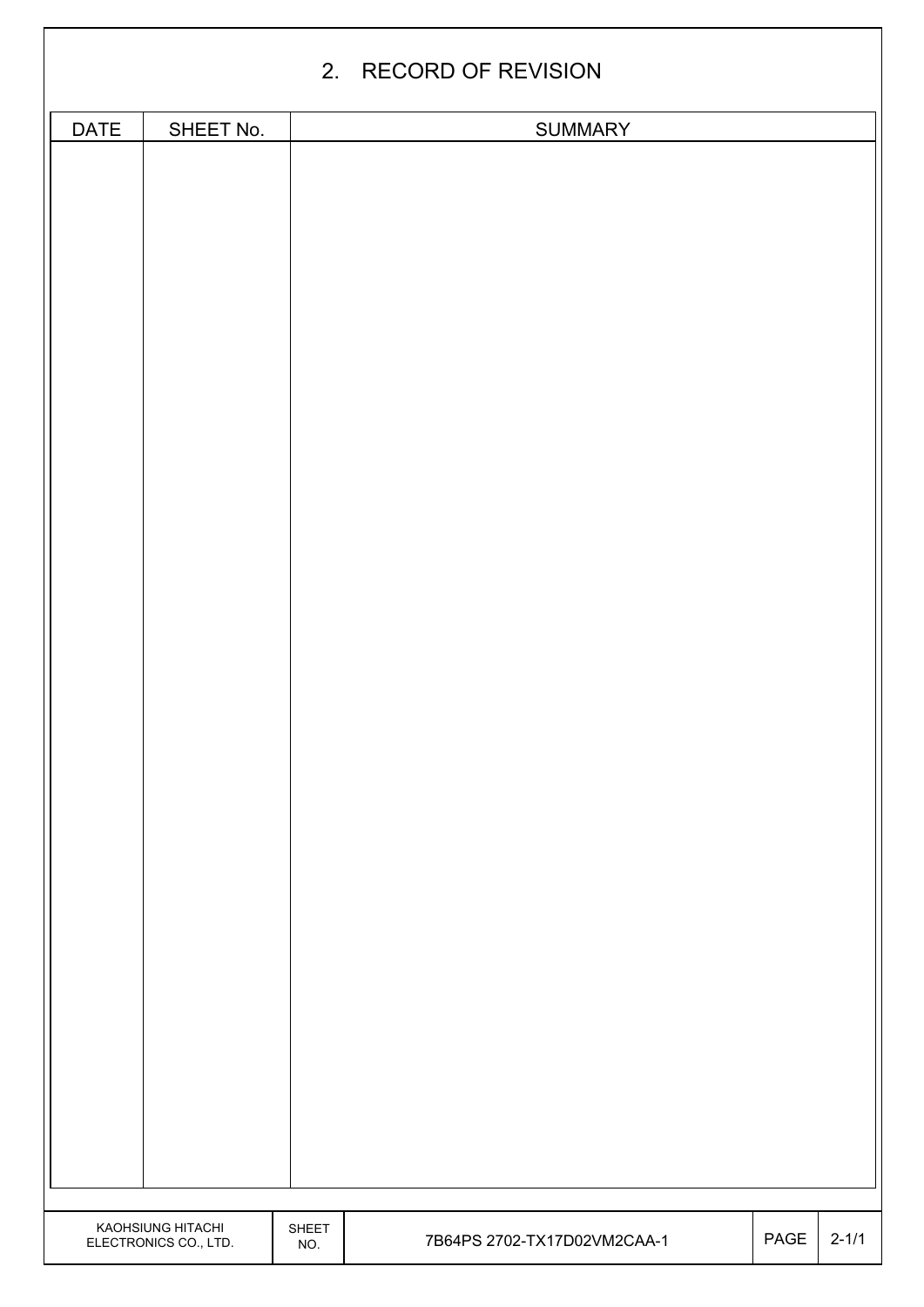# 3. GENERAL DATA

#### 3.1 DISPLAY FEATURES

This module is a 6.5" VGA of 4:3 format amorphous silicon TFT. The pixel format is vertical stripe and sub pixels are arranged as R (red), G (green), B (blue) sequentially. This display is RoHS compliant, COG (chip on glass) technology and LED backlight are applied on this display.

| Part Name                      | TX17D02VM2CAA                                                                                            |  |  |  |  |
|--------------------------------|----------------------------------------------------------------------------------------------------------|--|--|--|--|
| <b>Module Dimensions</b>       | 153.0(W) mm x 118.0(H) mm x 9.1(D) mm typ.                                                               |  |  |  |  |
| <b>LCD Active Area</b>         | 132.48(W) mm x 99.36(H) mm                                                                               |  |  |  |  |
| <b>Pixel Pitch</b>             | $0.207(W)$ mm x $0.207(H)$ mm                                                                            |  |  |  |  |
| Resolution                     | 640 x 3(RGB)(W) x 480(H) dots                                                                            |  |  |  |  |
| <b>Color Pixel Arrangement</b> | R, G, B Vertical stripe                                                                                  |  |  |  |  |
| LCD Type                       | Transmissive Color TFT; Normally White                                                                   |  |  |  |  |
| Display Type                   | <b>Active Matrix</b>                                                                                     |  |  |  |  |
| <b>Number of Colors</b>        | 262k Colors                                                                                              |  |  |  |  |
| <b>Backlight</b>               | LED (Lifetime: 70 Khr)                                                                                   |  |  |  |  |
| Weight                         | 190g typ.                                                                                                |  |  |  |  |
| Interface                      | LVDS; 20 pins                                                                                            |  |  |  |  |
| Power Supply Voltage           | 3.3V for LCD; 12V for Backlight                                                                          |  |  |  |  |
| Power Consumption              | 0.48W for LCD; 4.08W for backlight                                                                       |  |  |  |  |
| <b>Viewing Direction</b>       | 12 O'clock (without image inversion and least brightness change)<br>6 O'clock (contrast peak located at) |  |  |  |  |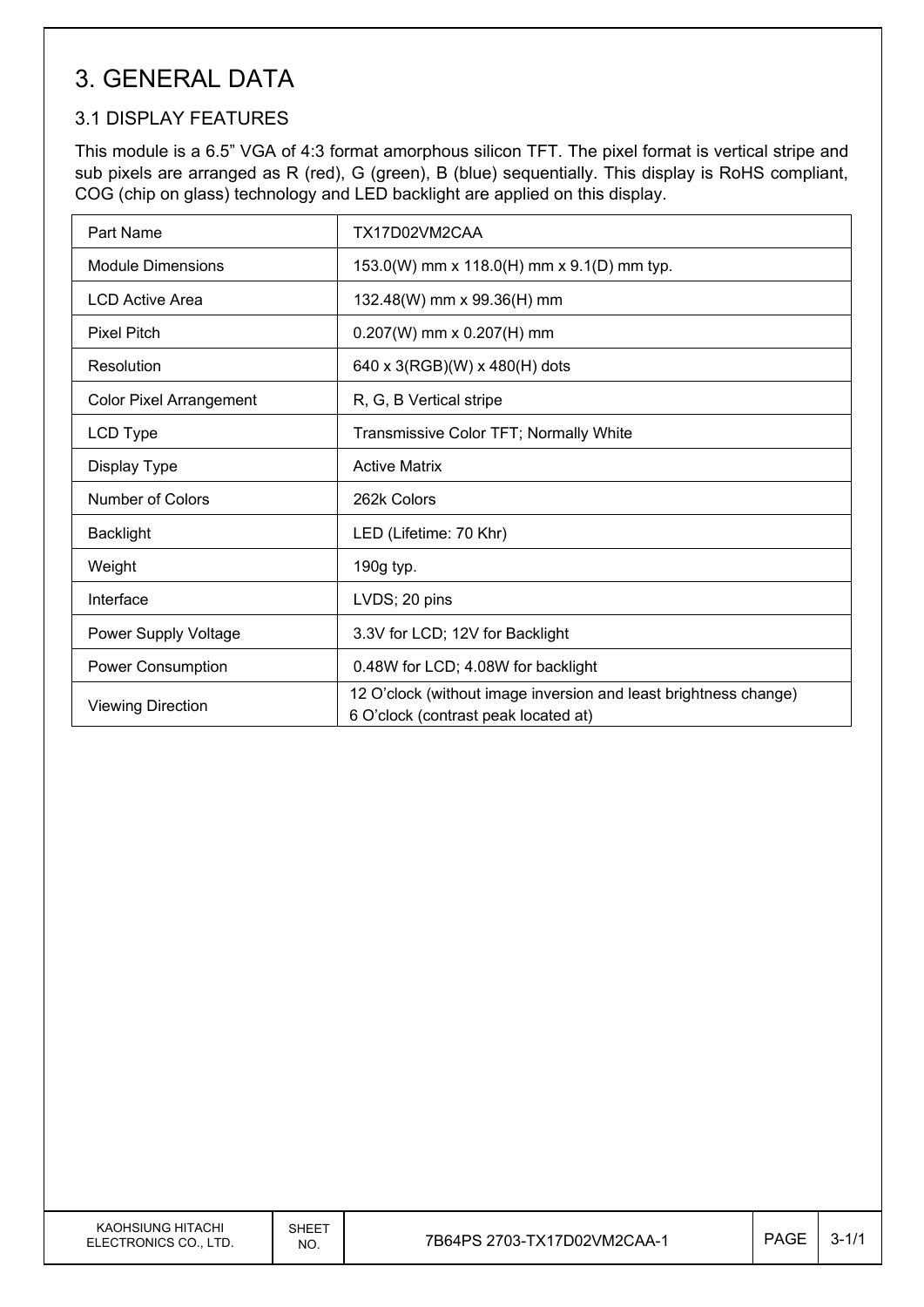# 4. ABSOLUTE MAXIMUM RATINGS

 $\overline{\phantom{a}}$ 

| Item                           | Symbol | Min.                     | Max.      | <b>Jnit</b>  | Remarks                  |
|--------------------------------|--------|--------------------------|-----------|--------------|--------------------------|
| <b>Supply Voltage</b>          | VDD    | $-0.3$                   | 5.0       |              | $\overline{\phantom{a}}$ |
| Input Voltage of Logic         | VI     | $-0.2$                   | $VDD+0.3$ |              | Note 1                   |
| <b>Operating Temperature</b>   | Top    | $-20$                    | 70        | $^{\circ}$ C | Note 2                   |
| Storage Temperature            | Tst    | -30                      | 80        | $^{\circ}C$  | Note 2                   |
| <b>Backlight Input Voltage</b> | VLED   | $\overline{\phantom{a}}$ | 15        |              |                          |

Note 1: The rating is defined for the signal voltages of the interface such as CLK and pixel data pairs.

- Note 2: The maximum rating is defined as above based on the temperature on the panel surface, which might be different from ambient temperature after assembling the panel into the application. Moreover, some temperature-related phenomenon as below needed to be noticed:
	- Background color, contrast and response time would be different in temperatures other than  $25^{\circ}$ C.

- Operating under high temperature will shorten LED lifetime.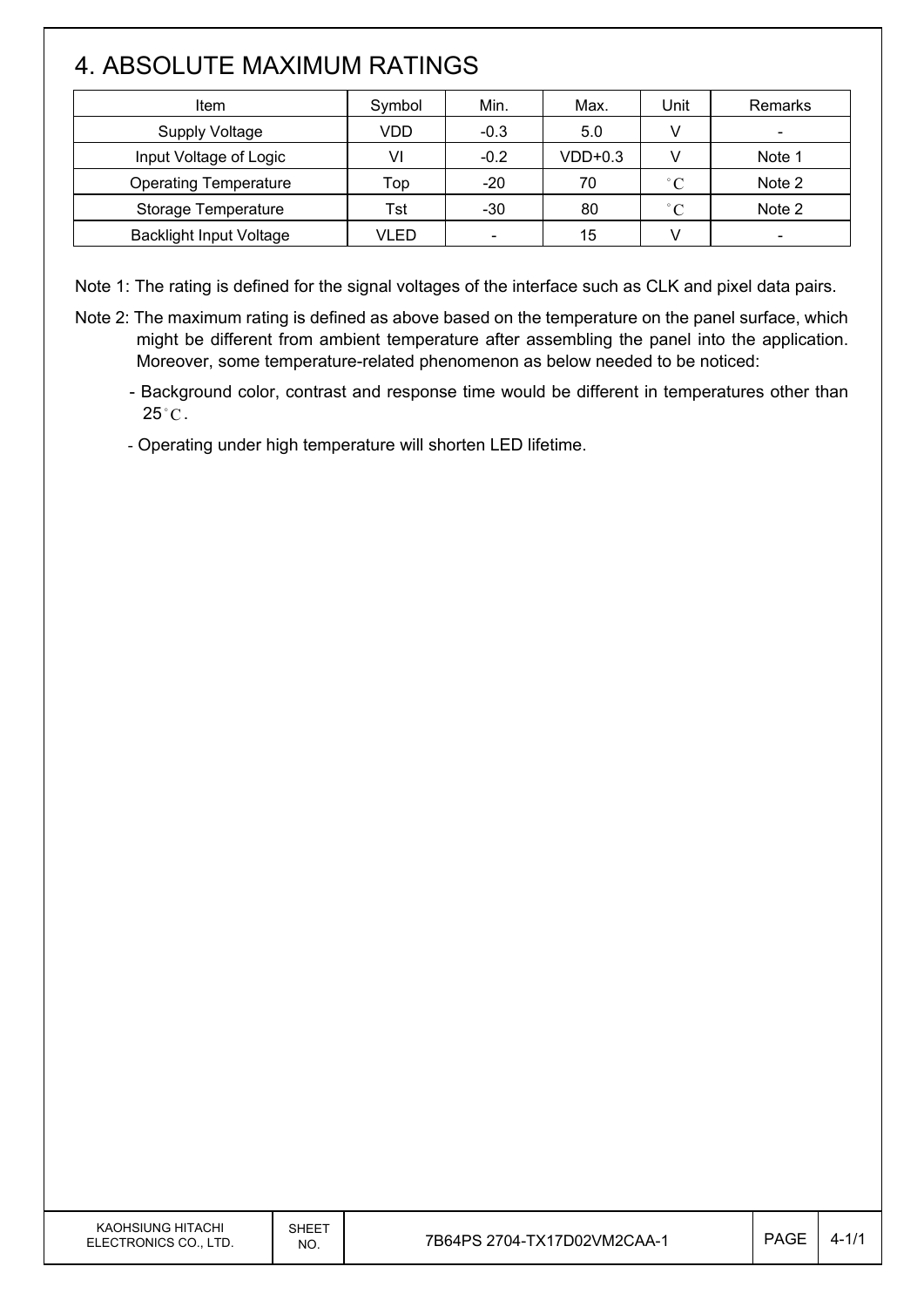# 5. ELECTRICAL CHARACTERISTICS

#### 5.1 LCD CHARACTERISTICS

 $T_a = 25$  °C, VSS = 0V

| Item                                   | Symbol           | Condition                | Min.                     | Typ. | Max.   | Unit       | Remarks    |
|----------------------------------------|------------------|--------------------------|--------------------------|------|--------|------------|------------|
| Power Supply Voltage                   | VDD              | $\overline{\phantom{a}}$ | 3.0                      | 3.3  | 3.6    | V          |            |
| Differential Input                     |                  | <b>VIH</b>               | $\overline{\phantom{0}}$ |      | $+100$ |            |            |
| Voltage for LVDS<br>Receiver Threshold | VI               | VIL                      | $-100$                   |      | ۰      | mV         | Note 1     |
| Power Supply Current                   | <b>IDD</b>       | VDD-VSS<br>$=3.3V$       |                          | 145  | 174    | mA         | Note $2,3$ |
| <b>Vsync Frequency</b>                 | $\boldsymbol{v}$ | $\overline{\phantom{a}}$ |                          | 60   | 66     | Hz         |            |
| <b>Hsync Frequency</b>                 | H                | $\overline{\phantom{a}}$ | 29.72                    | 31.5 | 34.2   | <b>KHz</b> | Note 4     |
| <b>DCLK Frequency</b>                  | CLK              | $\overline{\phantom{a}}$ | 22.29                    | 25.2 | 34.2   | <b>MHz</b> |            |

Note 1: VCM=+1.2V

VCM is common mode voltage of LVDS transmitter/receiver.

The input terminal of LVDS transmitter is terminated with 100 $\Omega$ .



Note 2: An all black check pattern is used when measuring IDD,  $f_v$  is set to 60Hz.



Note 3: 1.0A fuse is applied in the module for IDD. For display activation and protection purpose, power supply is recommended larger than 2.5A to start the display and break fuse once any short circuit occurred.

Note 4: For LVDS transmitter input.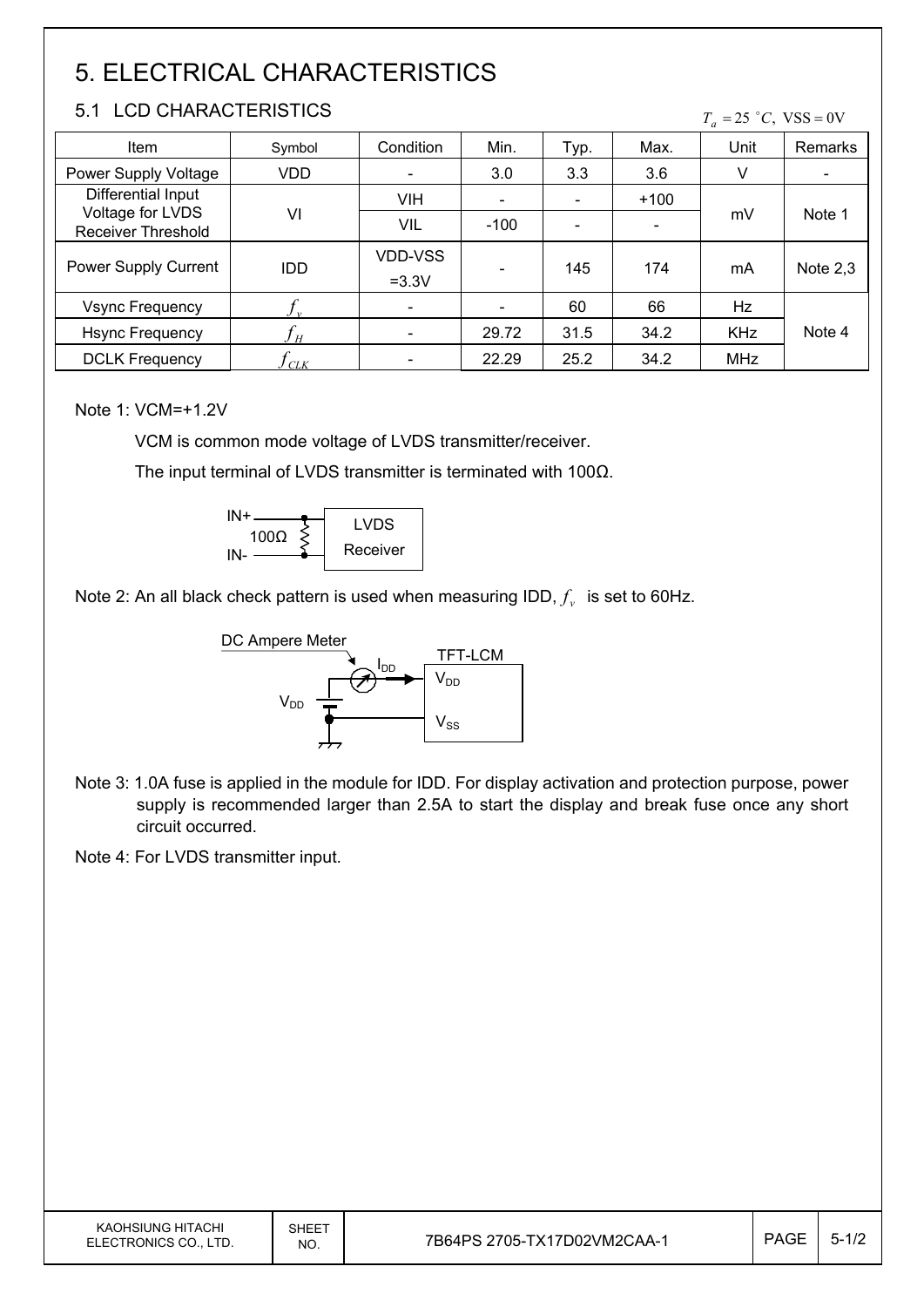#### 5.2 BACKLIGHT CHARACTERISTICS

| Item                       | Symbol                   | Condition                | Min.                     | Typ. | Max. | Unit | Remarks |
|----------------------------|--------------------------|--------------------------|--------------------------|------|------|------|---------|
| LED Input Voltage          | VLED                     | $\overline{\phantom{a}}$ | 11.7                     | 12   | 12.3 |      | Note1   |
| <b>LED Forward Current</b> |                          | 0V; 0% duty              | 320                      | 340  | 360  |      |         |
| (Dim Control)              | ILED                     | 3.3VDC; 100% duty        | 24                       | 30   | 36   | mA   | Note 2  |
| LED lifetime               | $\overline{\phantom{0}}$ | 340 mA                   | $\overline{\phantom{a}}$ | 70K  |      | hrs  | Note 3  |

- Note 1: As Fig. 5.1 shown, LED current is constant, 340 mA, controlled by the LED driver when applying 12V VLED.
- Note 2: Dimming function can be obtained by applying DC voltage or PWM signal from the display interface CN1. The recommended PWM signal is  $1K \sim 10K$  Hz with 3.3V amplitude.
- Note 3: The estimated lifetime is specified as the time to reduce 50% brightness by applying 340 mA at  $25^{\circ}$ C.



Fig 5.1

| KAOHSIUNG HITACHI<br>ELECTRONICS CO., LTD. | <b>SHEET</b><br>NO. | 7B64PS 2705-TX17D02VM2CAA-1 | PAGE | $\sim$<br>5-212 |
|--------------------------------------------|---------------------|-----------------------------|------|-----------------|
|--------------------------------------------|---------------------|-----------------------------|------|-----------------|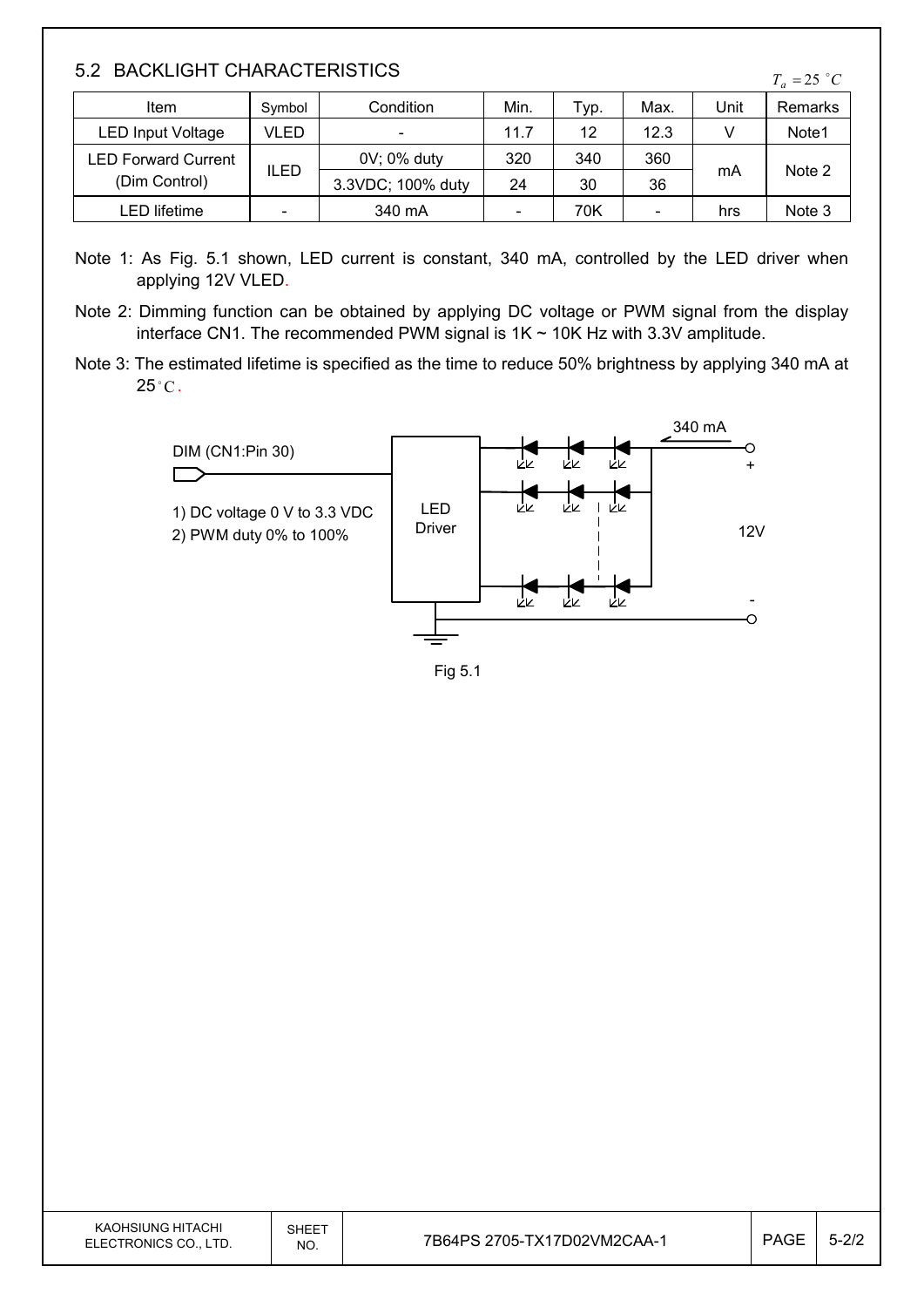# 6. OPTICAL CHARACTERISTICS

The optical characteristics are measured based on the conditions as below:

- Supplying the signals and voltages defined in the section of electrical characteristics.
- The backlight unit needs to be turned on for 30 minutes.
- The ambient temperature is 25 $^{\circ}$ C.
- In the dark room around 500~1000 lx, the equipment has been set for the measurements as shown in Fig 6.1.

|                                     |             |             |                                          |      |                |                | $T_a = 25 °C, f_v = 60 Hz, VDD = 3.3 V$ |         |
|-------------------------------------|-------------|-------------|------------------------------------------|------|----------------|----------------|-----------------------------------------|---------|
| Item                                |             | Symbol      | Condition                                | Min. | Typ.           | Max.           | Unit                                    | Remarks |
| <b>Brightness of White</b>          |             |             |                                          | 500  | 600            |                | $\text{cd/m}^2$                         | Note 1  |
| <b>Brightness Uniformity</b>        |             | -           | $\phi = 0^{\circ}, \theta = 0^{\circ}$ , | 70   | $\blacksquare$ |                | $\%$                                    | Note 2  |
| <b>Contrast Ratio</b>               |             | CR          | ILED=340 mA                              | 300  | 600            | $\blacksquare$ | $\overline{\phantom{a}}$                | Note 3  |
| Response Time<br>(Rising + Falling) |             | $T_r + T_f$ | $\phi = 0^{\circ}, \theta = 0^{\circ}$   |      | 30             |                | ms                                      | Note 4  |
| NTSC Ratio                          |             |             | $\phi = 0^{\circ}, \theta = 0^{\circ}$   |      | 50             |                | $\%$                                    |         |
|                                     |             | $\theta$ x  | $\phi = 0^\circ$ , CR $\geq 10$          | 70   | 80             |                |                                         | Note 5  |
|                                     |             | $\theta x'$ | $\phi = 180^{\circ}$ , CR $\geq 10$      | 70   | 80             |                | Degree                                  |         |
| <b>Viewing Angle</b>                |             | $\theta$ y  | $\phi = 90^{\circ}$ , CR $\geq 10$       | 50   | 60             |                |                                         |         |
|                                     |             | $\theta$ y' | $\phi = 270^\circ$ , CR $\geq 10$        | 70   | 80             |                |                                         |         |
|                                     |             | X           |                                          | 0.52 | 0.57           | 0.62           |                                         |         |
|                                     | Red         | Y           |                                          | 0.30 | 0.35           | 0.40           |                                         |         |
|                                     |             | X           |                                          | 0.29 | 0.34           | 0.39           |                                         |         |
| Color                               | Green       | Y           |                                          | 0.50 | 0.55           | 0.60           |                                         | Note 6  |
| Chromaticity                        |             | X           | $\phi = 0^{\circ}, \theta = 0^{\circ}$   | 0.09 | 0.14           | 0.19           |                                         |         |
|                                     | <b>Blue</b> | Y           |                                          | 0.06 | 0.11           | 0.16           |                                         |         |
|                                     | White       | X           |                                          | 0.25 | 0.30           | 0.35           |                                         |         |
|                                     |             | Y           |                                          | 0.26 | 0.31           | 0.36           |                                         |         |

Note 1: The brightness is measured from center point of the panel, P5 in Fig. 6.2, for the typical value. Note 2: The brightness uniformity is calculated by the equation as below:

> Brightness uniformity =  $\frac{\text{Min.}_{\text{Br}}}{\text{Min.}_{\text{B}}}\times 100\%$ Max. Brightness

, which is based on the brightness values of the 9 points measured by BM-5 as shown in Fig. 6.2.

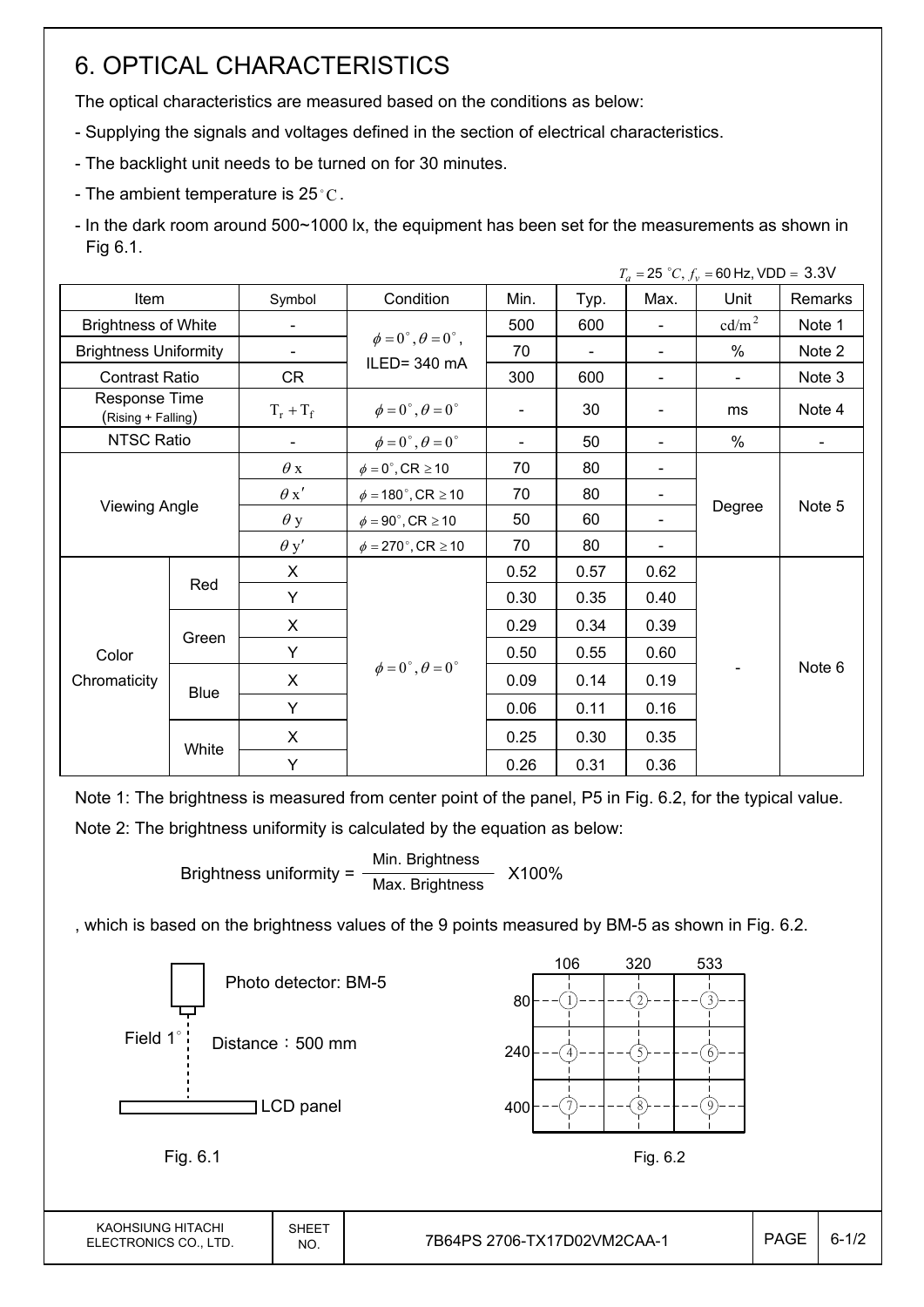Note 3: The Contrast ratio is measured from the center point of the panel, P5, and defined as the following equation:

 $CR =$  Brightness of White Brightness of Black

Note 4: The definition of response time is shown in Fig. 6.3. The rising time is the period from 90% brightness to 10% brightness when the data is from white to black. Oppositely, falling time is the period from 10% brightness rising to 90% brightness.



Note 5: The definition of viewing angle is shown in Fig. 6.4. Angle  $\phi$  is used to represent viewing directions, for instance,  $\phi = 270^\circ$  means 6 o'clock, and  $\phi = 0^\circ$  means 3 o'clock. Moreover, angle  $\theta$  is used to represent viewing angles from axis Z toward plane XY.

 The viewing direction of this display is 12 o'clock, which means that a photograph with gray scale would not be reversed in color and the brightness change would be less from this direction. However, the best contrast peak would be located at 6 o'clock.



Note 6: The color chromaticity is measured from the center point of the panel, P5, as shown in Fig. 6.2.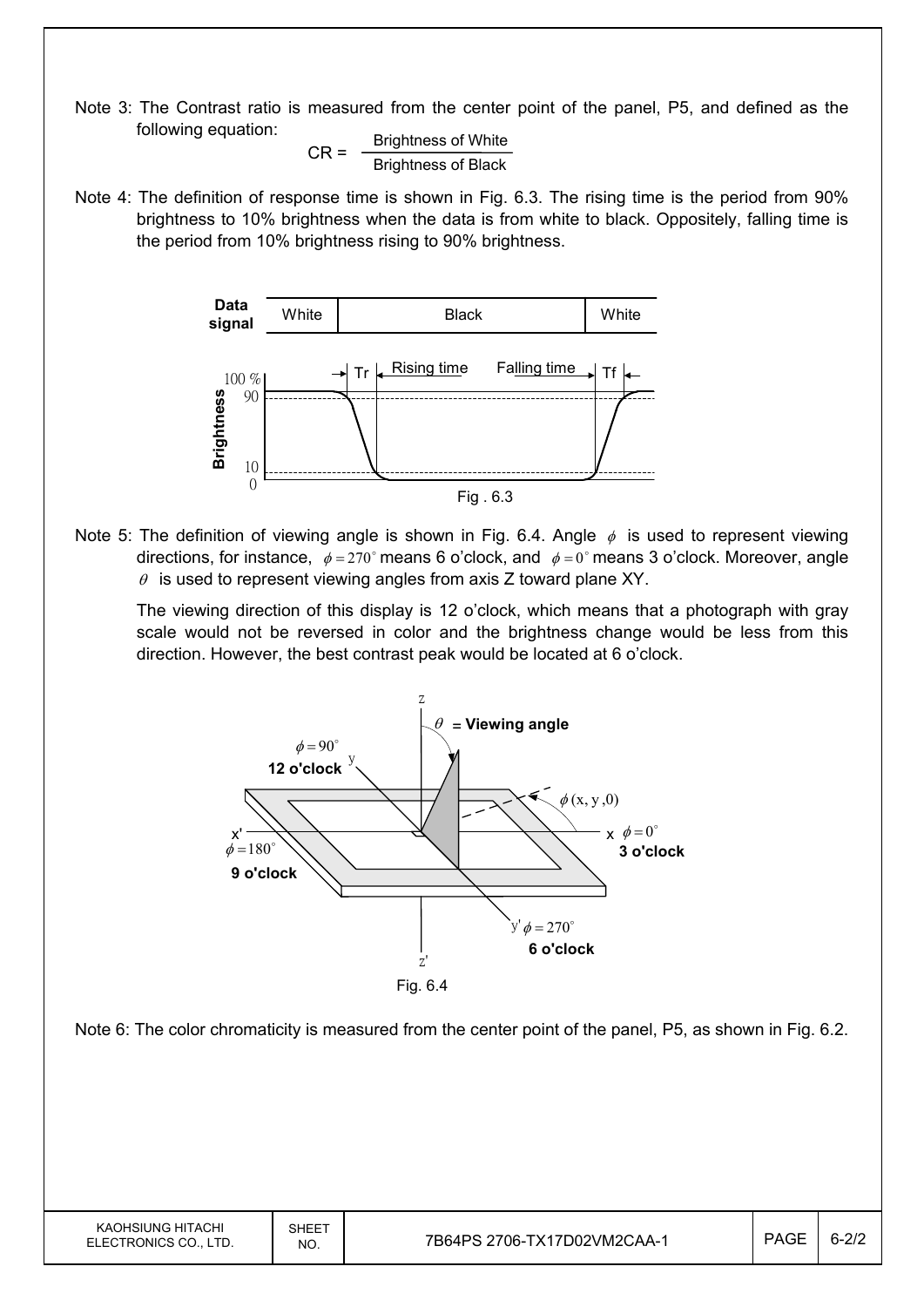#### 7. BLOCK DIAGRAM



Note: Signals are CLK, and pixel data pairs.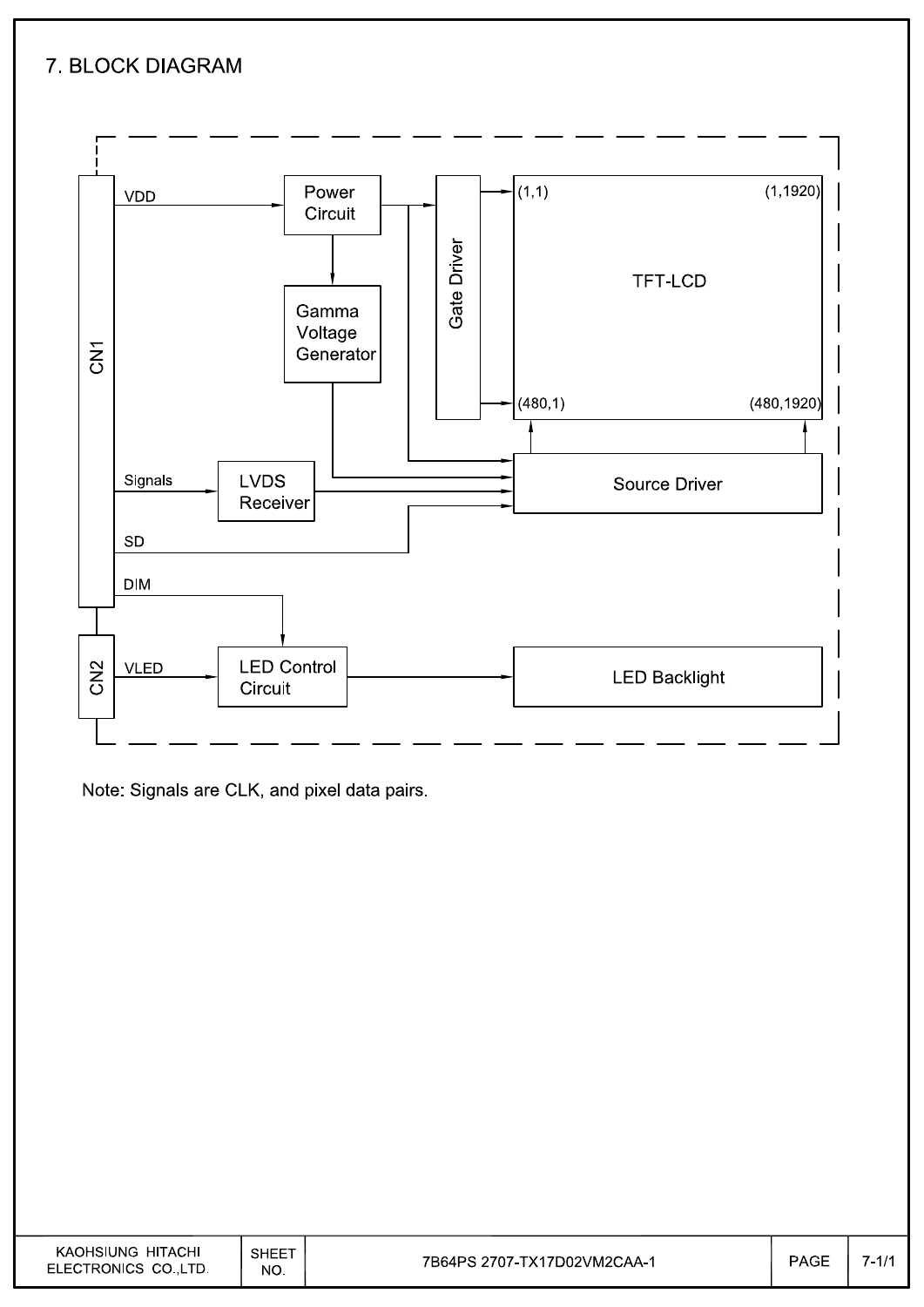# 8. RELIABILITY TESTS

| <b>Test Item</b>               | Condition                                                                                                                                |                                                |  |
|--------------------------------|------------------------------------------------------------------------------------------------------------------------------------------|------------------------------------------------|--|
| <b>High Temperature</b>        | 1) Operating<br>2) 70 $^{\circ}$ C                                                                                                       | 240 hrs                                        |  |
| Low Temperature                | 1) Operating<br>2) -20 $^{\circ}$ C                                                                                                      |                                                |  |
| <b>High Temperature</b>        | 1) Storage<br>2) $80^{\circ}$ C                                                                                                          | 240 hrs                                        |  |
| Low Temperature                | 1) Storage<br>2) -30 $^{\circ}$ C                                                                                                        | 240 hrs                                        |  |
| <b>Heat Cycle</b>              | 1) Operating<br>2) $-20$ °C $-70$ °C<br>3) 3hrs~1hr~3hrs                                                                                 | 240 hrs                                        |  |
| <b>Thermal Shock</b>           | 1) Non-Operating<br>2) -35 $^{\circ}$ C $\leftrightarrow$ 85 $^{\circ}$ C<br>3) 0.5 hr ↔ 0.5 hr                                          | 240 hrs                                        |  |
| High Temperature &<br>Humidity | 1) Operating<br>2) 40°C & 85%RH<br>3) Without condensation<br>4) Note 4                                                                  | 240 hrs                                        |  |
| Vibration                      | 1) Non-Operating<br>2) 20~200 Hz<br>3) 2G<br>4) X, Y, and Z directions                                                                   | 1 hr for each direction                        |  |
| <b>Mechanical Shock</b>        | 1) Non-Operating<br>2) 10 ms<br>3) 50G<br>4) $\pm X$ , $\pm Y$ and $\pm Z$ directions                                                    | Once for each direction                        |  |
| <b>ESD</b>                     | 1) Operating<br>2) Tip: 200 pF, 250 $\Omega$<br>3) Air discharge for glass: $\pm$ 8KV<br>4) Contact discharge for metal frame: $\pm$ 8KV | 1) Glass: 9 points<br>2) Metal frame: 8 points |  |

Note 1: Display functionalities are inspected under the conditions defined in the specification after the reliability tests.

Note 2: The display is not guaranteed for use in corrosive gas environments.

- Note 3: All pins of LCD interface (CN1) have been tested by  $\pm 100V$  contact discharge of ESD under non-operating condition.
- Note 4: Under the condition of high temperature & humidity, if the temperature is higher than 40°C, the humidity needs to be reduced as Fig. 8.1 shown.

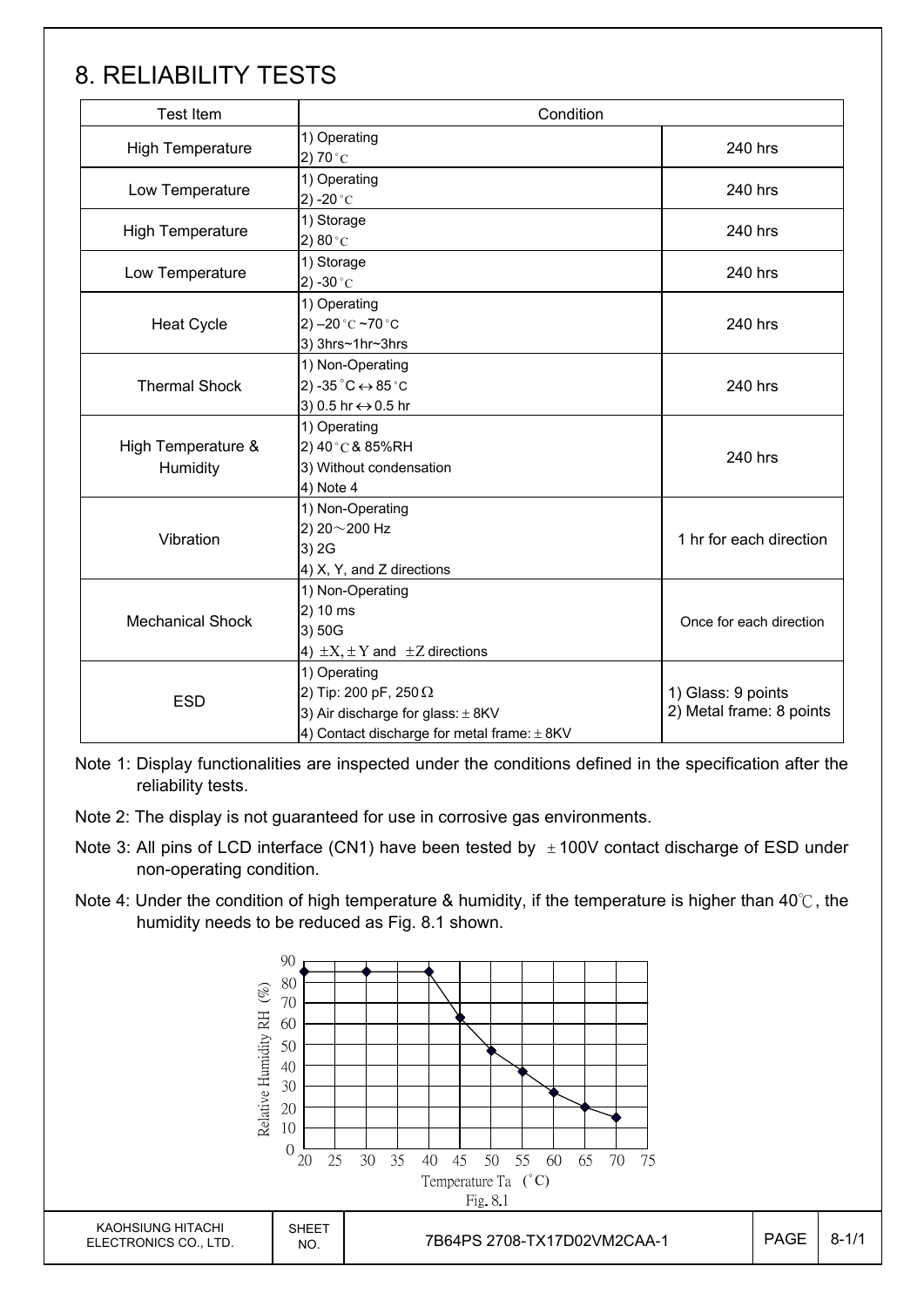# 9. LCD INTERFACE

#### 9.1 INTERFACE PIN CONNECTIONS

The display interface connector (CN1) is FI-SEB20P-HF13E-E1500 made by JAE and pin assignment is as below:

| VDD<br>1<br>Power Supply for Logic<br>$\overline{2}$<br><b>VDD</b><br>3<br><b>VSS</b><br><b>GND</b><br>$\overline{\mathbf{4}}$<br><b>VSS</b><br>5<br>INO-<br>R0~R5, G0<br>6<br>$INO+$<br>$\overline{7}$<br><b>VSS</b><br><b>GND</b><br>8<br>$IN1-$<br>G1~G5, B0~B1<br>9<br>$IN1+$<br>10 <sup>1</sup><br><b>VSS</b><br><b>GND</b> |  |  |  |
|----------------------------------------------------------------------------------------------------------------------------------------------------------------------------------------------------------------------------------------------------------------------------------------------------------------------------------|--|--|--|
|                                                                                                                                                                                                                                                                                                                                  |  |  |  |
|                                                                                                                                                                                                                                                                                                                                  |  |  |  |
|                                                                                                                                                                                                                                                                                                                                  |  |  |  |
|                                                                                                                                                                                                                                                                                                                                  |  |  |  |
|                                                                                                                                                                                                                                                                                                                                  |  |  |  |
|                                                                                                                                                                                                                                                                                                                                  |  |  |  |
|                                                                                                                                                                                                                                                                                                                                  |  |  |  |
|                                                                                                                                                                                                                                                                                                                                  |  |  |  |
|                                                                                                                                                                                                                                                                                                                                  |  |  |  |
|                                                                                                                                                                                                                                                                                                                                  |  |  |  |
| 11<br>$IN2-$<br>B2~B5, DE                                                                                                                                                                                                                                                                                                        |  |  |  |
| 12 <sub>2</sub><br>$IN2+$                                                                                                                                                                                                                                                                                                        |  |  |  |
| 13<br><b>VSS</b><br><b>GND</b>                                                                                                                                                                                                                                                                                                   |  |  |  |
| CLK IN-<br>14<br><b>Pixel Clock</b>                                                                                                                                                                                                                                                                                              |  |  |  |
| 15<br>CLK IN+                                                                                                                                                                                                                                                                                                                    |  |  |  |
| 16<br><b>VSS</b><br><b>GND</b>                                                                                                                                                                                                                                                                                                   |  |  |  |
| 17<br><b>NC</b><br>No Connection                                                                                                                                                                                                                                                                                                 |  |  |  |
| <b>NC</b><br>18                                                                                                                                                                                                                                                                                                                  |  |  |  |
| Normal Scan: Low or Open<br>19<br>SD                                                                                                                                                                                                                                                                                             |  |  |  |
| Reverse Scan: High                                                                                                                                                                                                                                                                                                               |  |  |  |
| Normal Brightness: 0V or 0% PWM Duty<br>20<br><b>DIM</b><br>Brightness Control: 0V to 3.3 VDC or 0% to 100% PWM Duty                                                                                                                                                                                                             |  |  |  |

Note 1: IN n- and IN n+ (n=0, 1, 2), CLK IN- and CLK IN+ should be wired by twist-pairs or side-by-side

FPC patterns, respectively.

The backlight connector (CN2) is SM02(8.0)B-BHS-1-TB (LF)(SN) made by JST, and pin assignment is as below:

| Pin No. | Symbol     | Signal |
|---------|------------|--------|
|         | VLED       | 12VDC  |
| ∽<br>-  | <b>GND</b> | Ground |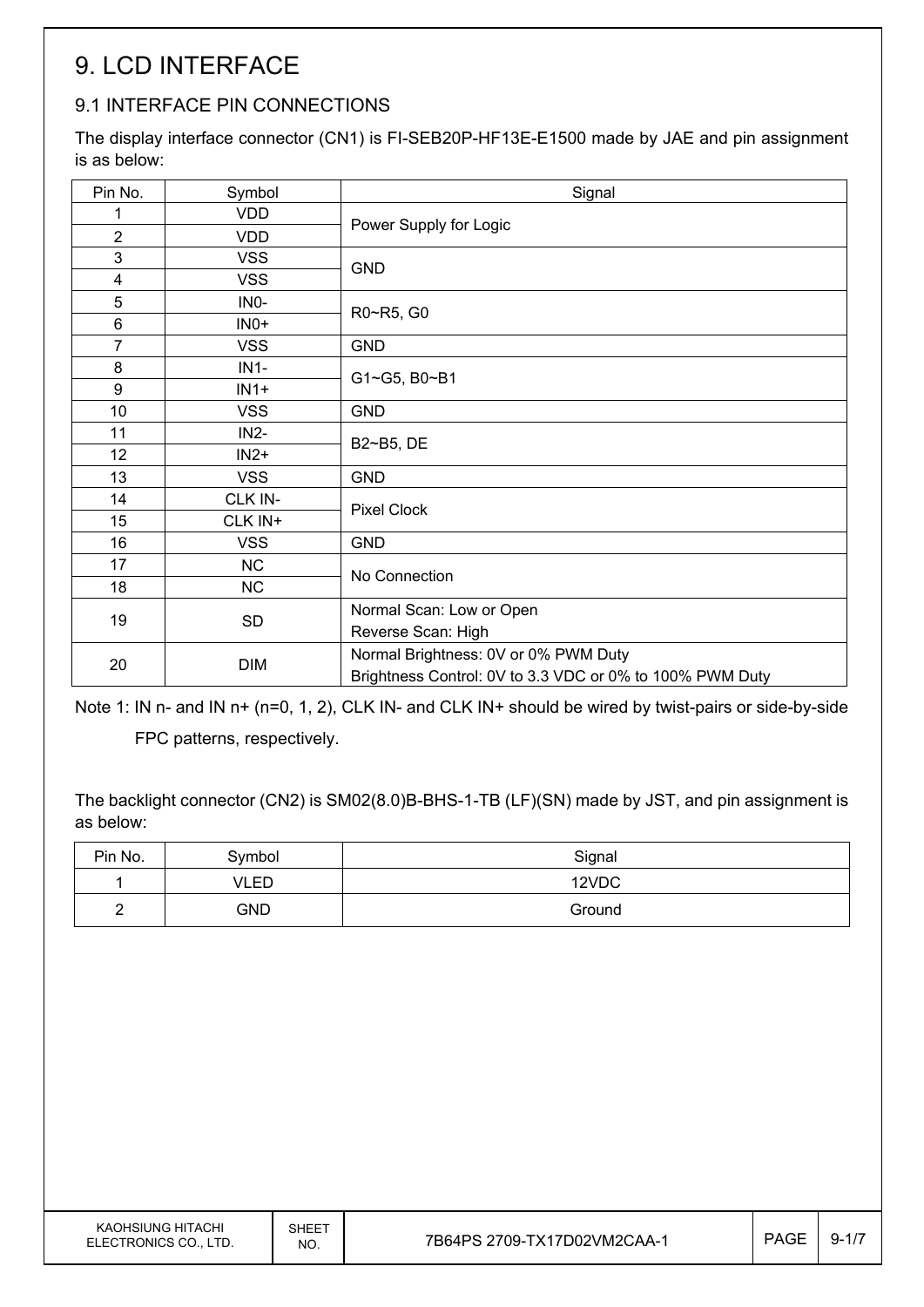| 9.2 LVDS INTERFACE                                       |                                                                            |                                                          |                                                                                                                 |                                |
|----------------------------------------------------------|----------------------------------------------------------------------------|----------------------------------------------------------|-----------------------------------------------------------------------------------------------------------------|--------------------------------|
| <b>Machine Side</b>                                      | 2)                                                                         | CN <sub>1</sub><br>(interface)<br>1)                     | <b>TFT-LCD Side</b><br>3)                                                                                       |                                |
| Controll<br>R0-R5,G0<br>G1-G5,B0,B1<br>B2-B5, NA, NA, DE | THC63LVDM83R<br>7 TA0-6<br>Parallel-to-<br>LVDS<br>7 TB0-6<br>띹<br>7 TC0-6 | $INO+$<br>$INO-$<br>$IN1+$<br>$IN1-$<br>$IN2+$<br>$IN2-$ | THC63LVDF84B<br><b>RA0-6</b><br>Parallel-to-<br>LVDS<br><b>RB0-6</b><br>뇬<br><b>RC0-6</b><br>RD <sub>0</sub> -6 | <b>LCD Panel</b><br>controller |
| <b>CK</b>                                                | <b>DCLK IN</b><br>PLL                                                      | CLK IN+<br>CLK IN-                                       | <b>DCLK OUT</b><br>PLL                                                                                          |                                |

- Note 1: LVDS cable impedance should be 100 ohms per signal line when each 2-lines (+, -) is used in differential mode.
- Note 2: The recommended transmitter, THC63LVDM83R, is made by Thine or equivalent, which is not contained in the module.
- Note 3: The receiver built-in the module is THC63LVDF84B made by Thine.

#### 9.3 LVDS DATA FORMAT

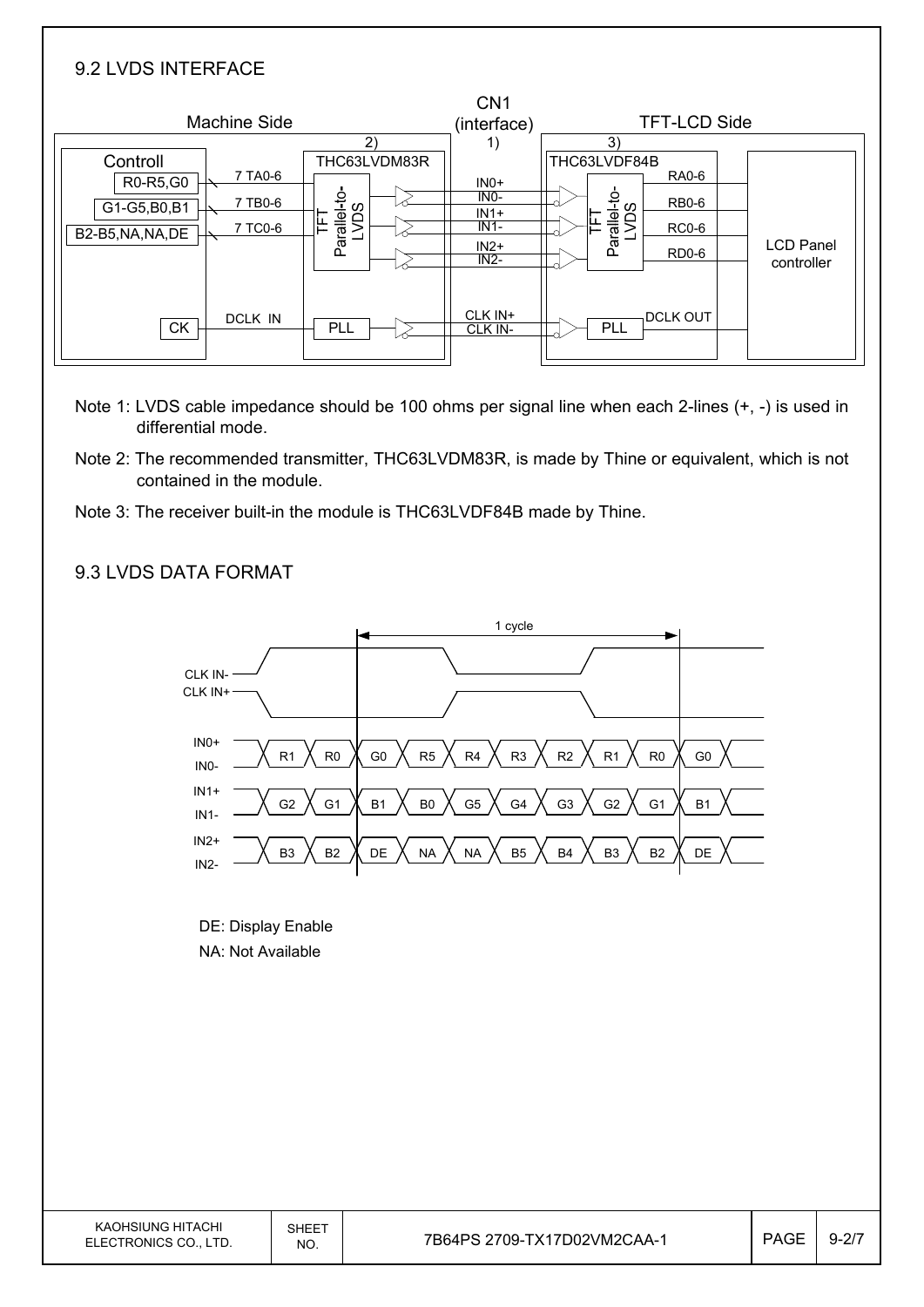#### 9.4 INTERFACE TIMING SPECIFICATIONS

The column of timing sets including minimum, typical, and maximum as below are based on the best optical performance, frame frequency (Vsync) = 60 Hz to define. If 60 Hz is not the aim to set, less than 66 Hz for Vsync is recommended to apply for better performance by other parameter combination as the definitions in section 5.1.

| Item                 |                             | Symbol                          | Min.                     | Typ. | Max.              | Unit       |  |
|----------------------|-----------------------------|---------------------------------|--------------------------|------|-------------------|------------|--|
|                      | Cycle frequency             |                                 | 22.29                    | 25.2 | 34.2              | <b>MHz</b> |  |
|                      | Low level width             | $t_{\text{WCL}}$                | 10                       |      |                   |            |  |
| <b>DCLK</b>          | High level width            | $t_{\scriptscriptstyle\rm WCH}$ | 10                       |      |                   | ns         |  |
|                      | Rise / Fall time            | $t_{rCLK}$ , $t_{fCLK}$         | $\overline{\phantom{a}}$ |      | $12 \overline{ }$ |            |  |
|                      | Duty                        | D                               | 0.4                      | 0.5  | 0.6               |            |  |
|                      | Set up time                 | $t_{SI}$                        | 8                        |      |                   |            |  |
| Hold time            |                             | $t_{\rm HI}$                    | 8                        |      |                   | ns         |  |
|                      | Rise / Fall time            | $t_{ir}$ , $t_{if}$             |                          |      | 12                | ns         |  |
|                      | Horizontal cycle            | $t_H$                           | 750                      | 800  | 1000              |            |  |
| <b>DTMG</b>          | Horizontal valid data width | $t_{HD}$                        | 640                      | 640  | 640               | $t_{CLK}$  |  |
|                      | Horizontal porch width      | $t_{HB}$                        | 110                      | 160  | 360               |            |  |
|                      | Vertical cycle              | tv                              | 495                      | 525  | 570               |            |  |
|                      | Vertical valid data width   | $t_{VD}$                        | 480                      | 480  | 480               | $t_H$      |  |
| Vertical porch width |                             | $t_{VB}$                        | 15                       | 45   | 110               |            |  |
| Set up time          |                             | $t_{SD}$                        | 8                        |      |                   |            |  |
| Data                 | Hold time                   | $t_{HD}$                        | 8                        |      |                   | ns         |  |
|                      | Rise / Fall time            | $t_{Dr}$ , $t_{Dr}$             |                          |      | 12                | ns         |  |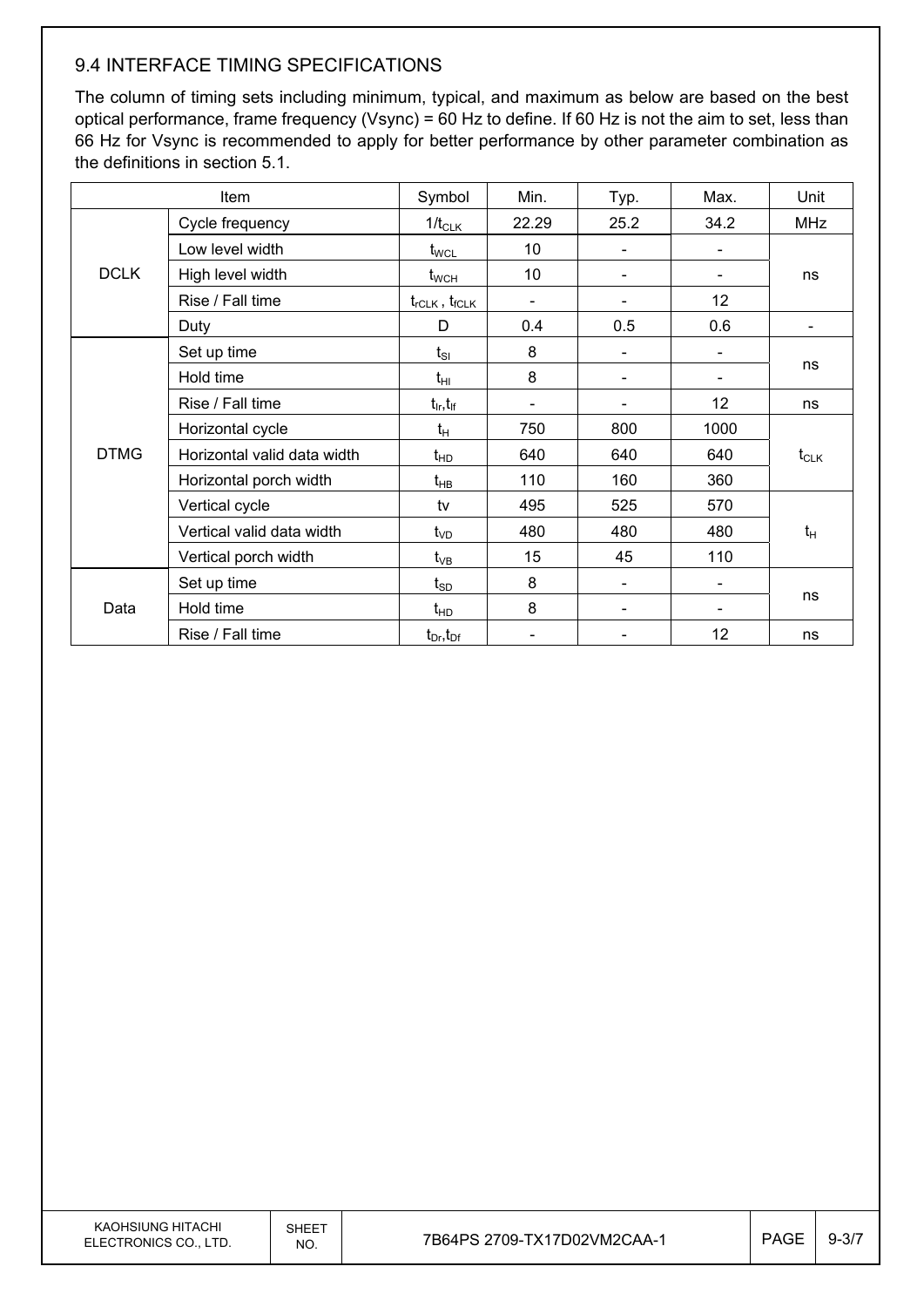#### 9.5 TIMING CHART

DTMG (Data Enable) is the signal to determine valid data, and the timing of DTMG can be determined from Hsync and Vsync as below. For this display, only DTMG and DCLK are the essential signals. Hsync and Vsync are not necessary to connect to display interface after DTMG has been generated and input.

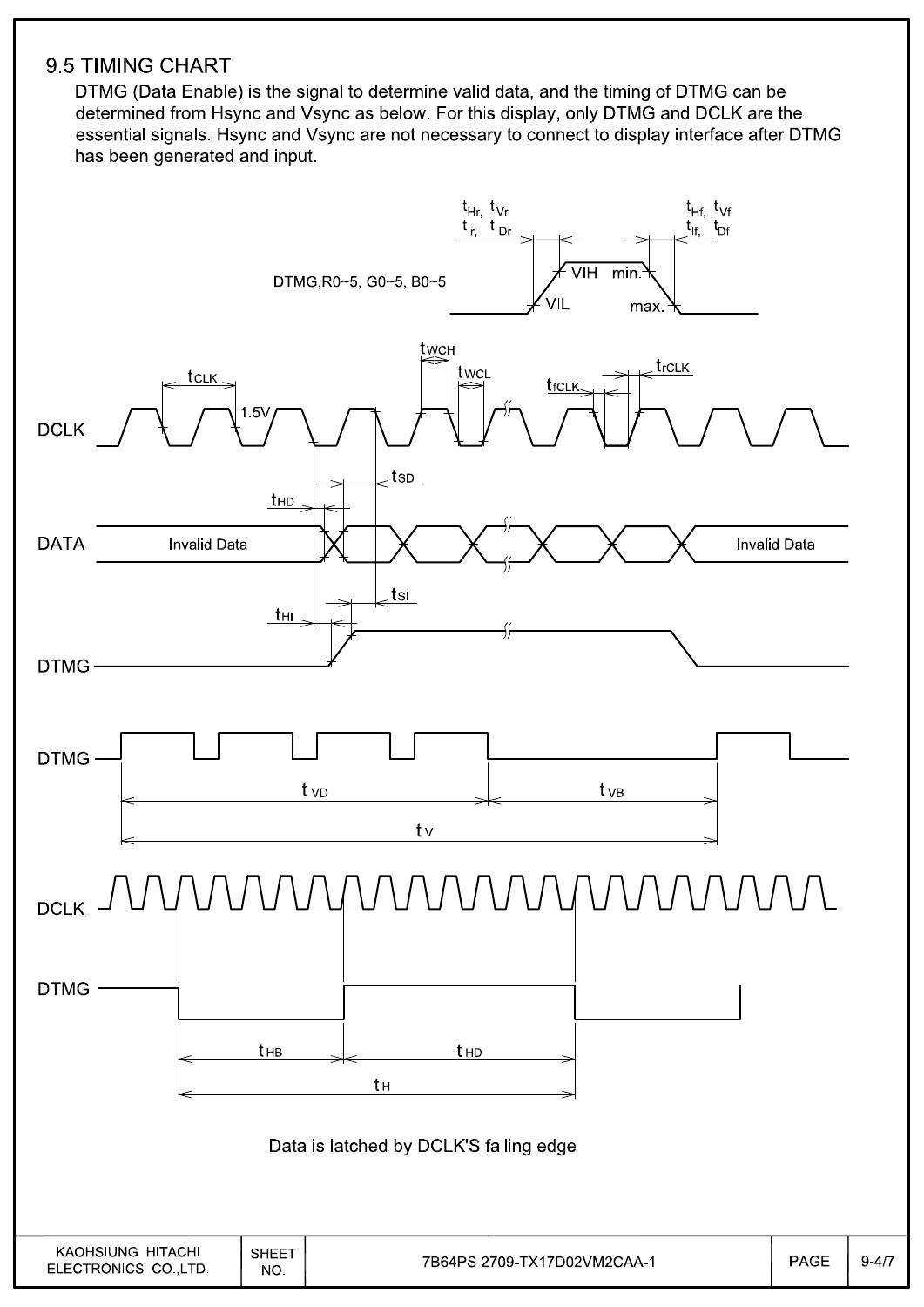#### 9.6 LVDS RECEIVER TIMING



RinX= (RinX+)-(RinX-) (X=0, 1, 2)

|             | <b>Item</b>       | Symbol           | Min.                           | Typ.                                         | Max.                           | Unit       |
|-------------|-------------------|------------------|--------------------------------|----------------------------------------------|--------------------------------|------------|
| <b>DCLK</b> | Frequency         | 1/ $t_{CLK}$     | 22.29                          | 25.2                                         | 34.2                           | <b>MHz</b> |
| <b>RinX</b> | 0 data position   | tRP0             | 1/7* $t_{CLK}$ -0.49           | 1/7* t <sub>CLK</sub>                        | 1/7* t <sub>CLK</sub> +0.49    |            |
| $(X=0,1,2)$ | 1st data position | t <sub>RP1</sub> | $-0.49$                        | 0                                            | $+0.49$                        |            |
|             | 2nd data position | tRP2             | 6/7* t <sub>CLK</sub> -0.49    | 6/7* t <sub>CLK</sub>                        | 6/7* $t_{CLK}$ +0.49           |            |
|             | 3rd data position | t <sub>RP3</sub> | $5/7$ * t <sub>CLK</sub> -0.49 | $5/7^*$ t <sub>CLK</sub>                     | $5/7$ * t <sub>CLK</sub> +0.49 | ns         |
|             | 4th data position | tRP4             | 4/7* $t_{CLK}$ -0.49           | 4/7* t <sub>CLK</sub>                        | 4/7* $t_{CLK}$ +0.49           |            |
|             | 5th data position | tRP5             | $3/7$ * t <sub>CLK</sub> -0.49 | $3/7^*$ $t_{\scriptscriptstyle{\text{CLK}}}$ | $3/7$ * t <sub>CLK</sub> +0.49 |            |
|             | 6th data position | tRP6             | $2/7$ * t <sub>CLK</sub> -0.49 | $2/7^*$ t <sub>CLK</sub>                     | $2/7$ * t <sub>CLK</sub> +0.49 |            |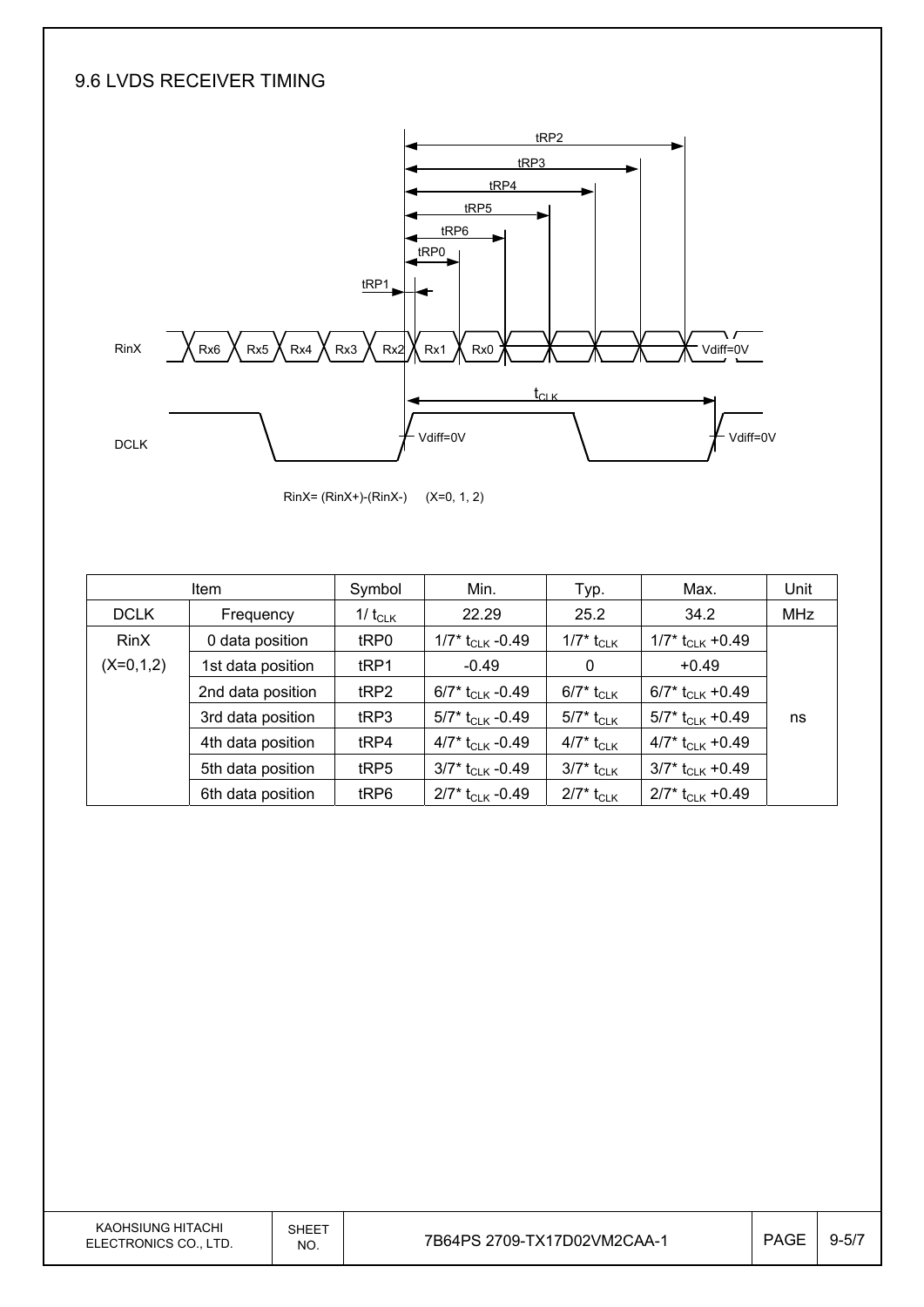#### 9.7 DATA INPUT for DISPLAY COLOR

| COLOR &      |                      |                | Data Signal    |                                  |                      |                           |                |                |                           |                |                |                            |                                  |                      |                |                      |                |                      |                                  |
|--------------|----------------------|----------------|----------------|----------------------------------|----------------------|---------------------------|----------------|----------------|---------------------------|----------------|----------------|----------------------------|----------------------------------|----------------------|----------------|----------------------|----------------|----------------------|----------------------------------|
|              | <b>Gray Scale</b>    | R <sub>5</sub> | R <sub>4</sub> | R <sub>3</sub>                   | R <sub>2</sub>       | R <sub>1</sub>            | R <sub>0</sub> | G <sub>5</sub> | G4                        | G <sub>3</sub> | G <sub>2</sub> | G <sub>1</sub>             | G <sub>0</sub>                   | B <sub>5</sub>       | <b>B4</b>      | B <sub>3</sub>       | B <sub>2</sub> | <b>B1</b>            | B <sub>0</sub>                   |
|              | <b>Black</b>         | $\mathbf 0$    | $\mathbf 0$    | $\mathbf 0$                      | $\mathbf 0$          | $\mathbf 0$               | 0              | $\mathbf 0$    | $\mathbf 0$               | $\mathbf 0$    | $\mathbf 0$    | $\mathbf 0$                | $\mathbf 0$                      | $\mathbf 0$          | $\mathbf 0$    | $\mathbf 0$          | $\mathbf 0$    | $\mathbf 0$          | $\mathbf 0$                      |
|              | Red (0)              | 1              | 1              | 1                                | $\overline{1}$       | $\overline{1}$            | 1              | $\mathbf 0$    | 0                         | 0              | $\mathbf 0$    | 0                          | $\mathbf 0$                      | $\mathbf 0$          | 0              | $\mathbf 0$          | $\mathbf 0$    | $\mathbf 0$          | 0                                |
|              | Green (0)            | $\mathbf 0$    | 0              | $\mathbf 0$                      | $\mathbf 0$          | 0                         | $\mathbf 0$    | 1              | 1                         | 1              | 1              | 1                          | 1                                | $\mathbf 0$          | 0              | $\mathbf 0$          | $\mathbf 0$    | 0                    | 0                                |
| <b>Basic</b> | Blue $(0)$           | $\mathbf 0$    | 0              | $\mathbf 0$                      | $\mathbf 0$          | $\mathbf 0$               | $\mathbf 0$    | $\mathbf 0$    | 0                         | 0              | $\mathbf 0$    | 0                          | $\mathbf 0$                      | 1                    | 1              | 1                    | $\mathbf{1}$   | 1                    | $\mathbf{1}$                     |
| Color        | Cyan                 | $\mathbf 0$    | 0              | 0                                | $\mathbf 0$          | $\mathbf 0$               | $\mathbf 0$    | 1              | $\mathbf 1$               | 1              | 1              | 1                          | 1                                | 1                    | 1              | 1                    | $\mathbf 1$    | 1                    | 1                                |
|              | Magenta              | 1              | 1              | 1                                | 1                    | 1                         | 1              | 0              | 0                         | 0              | 0              | 0                          | 0                                | 1                    | 1              | 1                    | 1              | 1                    | 1                                |
|              | Yellow               | 1              | 1              | 1                                | 1                    | 1                         | 1              | 1              | 1                         | 1              | 1              | 1                          | 1                                | $\mathbf 0$          | 0              | $\mathbf 0$          | $\mathbf 0$    | 0                    | $\mathbf 0$                      |
|              | White                | $\mathbf{1}$   | 1              | 1                                | 1                    | $\mathbf 1$               | 1              | 1              | 1                         | 1              | $\mathbf{1}$   | 1                          | 1                                | 1                    | 1              | 1                    | 1              | 1                    | 1                                |
|              | <b>Black</b>         | 0              | 0              | $\mathbf 0$                      | $\mathbf 0$          | 0                         | $\mathbf 0$    | 0              | 0                         | 0              | 0              | 0                          | 0                                | $\mathbf 0$          | 0              | $\mathbf 0$          | $\mathbf 0$    | $\mathbf 0$          | 0                                |
|              | Red (62)             | $\mathbf 0$    | $\mathbf 0$    | $\mathbf 0$                      | $\mathbf 0$          | 0                         | 1              | $\mathbf 0$    | $\overline{0}$            | $\mathbf{0}$   | $\mathbf 0$    | 0                          | $\mathbf 0$                      | $\mathbf 0$          | 0              | $\mathbf 0$          | $\mathbf 0$    | $\mathbf 0$          | 0                                |
|              | Red (61)             | 0              | $\mathbf 0$    | 0                                | $\mathbf 0$          | 1                         | $\mathbf 0$    | $\mathbf 0$    | 0                         | 0              | 0              | 0                          | 0                                | $\mathbf 0$          | 0              | $\mathbf 0$          | $\overline{0}$ | 0                    | 0                                |
| Red          |                      |                |                | $\blacksquare$                   |                      | $\cdot$                   |                | $\cdot$        | $\cdot$                   |                |                |                            | $\blacksquare$<br>$\blacksquare$ | $\cdot$              |                |                      |                | $\blacksquare$       | $\blacksquare$                   |
|              | $\cdot$              | $\blacksquare$ | $\blacksquare$ | $\blacksquare$                   | $\cdot$              | $\blacksquare$            | $\blacksquare$ | $\ddot{\cdot}$ | $\overline{\phantom{a}}$  | $\blacksquare$ | $\ddot{\cdot}$ | $\blacksquare$             | ÷,                               | $\ddot{\phantom{a}}$ | $\blacksquare$ | $\blacksquare$       | $\ddot{\cdot}$ | $\ddot{\phantom{a}}$ | $\ddot{\cdot}$                   |
|              | Red (1)              | $\mathbf{1}$   | 1              | 1                                | 1                    | $\mathbf{1}$              | $\mathbf 0$    | $\mathbf 0$    | 0                         | $\mathbf 0$    | $\mathbf 0$    | $\mathbf 0$                | $\mathbf 0$                      | $\mathbf 0$          | $\mathbf 0$    | $\mathbf 0$          | $\mathbf 0$    | $\mathbf 0$          | 0                                |
|              | Red(0)               | 1              | 1              | 1                                | 1                    | 1                         | 1              | $\mathbf 0$    | $\mathbf 0$               | 0              | 0              | 0                          | 0                                | 0                    | 0              | 0                    | 0              | $\mathbf 0$          | 0                                |
|              | <b>Black</b>         | $\mathbf 0$    | 0              | 0                                | $\mathbf 0$          | 0                         | $\mathbf 0$    | $\mathbf 0$    | 0                         | 0              | 0              | 0                          | $\mathbf 0$                      | $\mathbf 0$          | 0              | $\mathbf 0$          | $\mathbf 0$    | $\mathbf 0$          | 0                                |
|              | Green (62)           | $\mathbf 0$    | 0              | $\mathbf 0$                      | $\mathbf 0$          | $\mathbf 0$               | $\mathbf 0$    | 0              | 0                         | 0              | $\mathbf 0$    | 0                          | $\mathbf{1}$                     | $\mathbf 0$          | 0              | $\mathbf 0$          | $\mathbf 0$    | 0                    | 0                                |
|              | Green (61)           | 0              | 0              | 0                                | $\mathbf 0$          | 0                         | $\mathbf 0$    | 0              | 0                         | 0              | 0              | 1                          | 0                                | $\mathbf 0$          | 0              | 0                    | $\mathbf 0$    | $\mathbf 0$          | 0                                |
| Green        |                      | $\cdot$        | $\ddot{\cdot}$ | $\ddot{\cdot}$                   | $\ddot{\cdot}$       | $\ddot{\cdot}$            |                | $\ddot{\cdot}$ | $\ddot{\cdot}$            | Ì              | $\ddot{\cdot}$ | $\ddot{\cdot}$             | ł,                               | $\ddot{\cdot}$       | $\ddot{\cdot}$ | $\ddot{\phantom{a}}$ | ł,             | $\ddot{\cdot}$       | $\overline{\phantom{a}}$         |
|              | $\ddot{\phantom{0}}$ | $\blacksquare$ | $\blacksquare$ | $\blacksquare$                   | $\blacksquare$       | $\blacksquare$<br>$\cdot$ | $\blacksquare$ | Ì.             | $\blacksquare$            | $\cdot$        | $\blacksquare$ | $\blacksquare$             | $\blacksquare$<br>$\blacksquare$ | $\blacksquare$       | $\cdot$        | $\blacksquare$       | $\blacksquare$ | $\blacksquare$       | $\blacksquare$<br>$\cdot$        |
|              | Green (1)            | $\mathbf 0$    | 0              | $\mathbf 0$                      | $\mathbf 0$          | $\mathbf 0$               | $\mathbf 0$    | 1              | 1                         | 1              | 1              | 1                          | 0                                | $\mathbf 0$          | $\mathbf 0$    | $\mathbf 0$          | $\mathbf 0$    | $\mathbf 0$          | 0                                |
|              | Green (0)            | 0              | 0              | 0                                | 0                    | 0                         | $\mathbf 0$    | 1              | 1                         | 1              | 1              | 1                          | 1                                | $\mathbf 0$          | 0              | 0                    | $\mathbf 0$    | 0                    | 0                                |
|              | <b>Black</b>         | $\mathbf 0$    | 0              | $\mathbf 0$                      | $\mathbf 0$          | $\mathbf 0$               | $\mathbf 0$    | $\mathbf 0$    | 0                         | 0              | 0              | 0                          | 0                                | $\mathbf 0$          | 0              | $\mathbf 0$          | $\mathbf 0$    | 0                    | 0                                |
|              | <b>Blue (62)</b>     | $\mathbf 0$    | 0              | $\mathbf 0$                      | $\mathbf 0$          | 0                         | $\mathbf 0$    | $\mathbf 0$    | 0                         | 0              | $\mathbf 0$    | 0                          | $\mathbf 0$                      | $\mathbf 0$          | 0              | $\mathbf 0$          | 0              | 0                    | 1                                |
|              | <b>Blue (61)</b>     | 0              | 0              | 0                                | 0                    | 0                         | 0              | 0              | 0                         | 0              | 0              | 0                          | 0                                | 0                    | 0              | $\mathbf 0$          | 0              | 1                    | 0                                |
| <b>Blue</b>  | İ.                   |                | t              | ÷                                | $\cdot$<br>$\lambda$ | $\ddot{\phantom{a}}$      |                | $\ddot{\cdot}$ | $\ddot{\phantom{a}}$      |                |                | t                          | ÷,                               | $\ddot{\cdot}$       |                |                      | ł,             | $\ddot{\cdot}$       | $\ddot{\cdot}$                   |
|              | $\ddot{\phantom{0}}$ | $\blacksquare$ | ł,             | $\blacksquare$<br>$\blacksquare$ | $\blacksquare$       | $\ddot{\cdot}$            | $\bullet$      | $\ddot{\cdot}$ | $\blacksquare$<br>$\cdot$ | $\blacksquare$ | $\cdot$<br>×,  | $\ddot{\phantom{0}}$<br>ä, | $\blacksquare$<br>$\blacksquare$ | $\ddot{\phantom{0}}$ | $\blacksquare$ | $\blacksquare$       | ł,             | $\cdot$              | $\blacksquare$<br>$\blacksquare$ |
|              | Blue (1)             | 0              | 0              | 0                                | $\mathbf 0$          | 0                         | 0              | 0              | 0                         | 0              | 0              | 0                          | 0                                | 1                    | 1              | 1                    | 1              | 1                    | 0                                |
|              | Blue $(0)$           | 0              | 0              | 0                                | 0                    | 0                         | 0              | 0              | $\mathbf 0$               | 0              | 0              | 0                          | 0                                | 1                    | 1              | 1                    | 1              | 1                    | 1                                |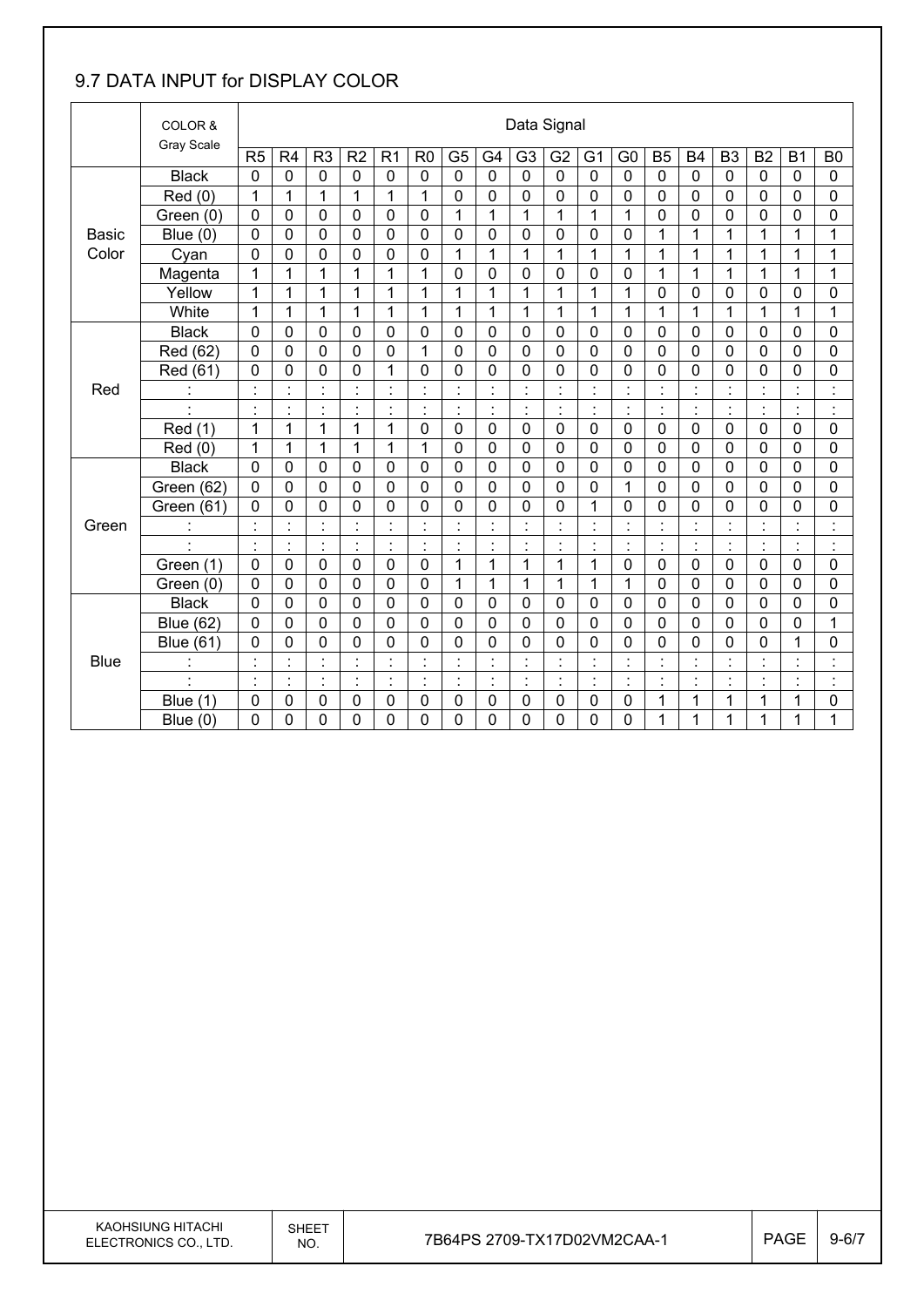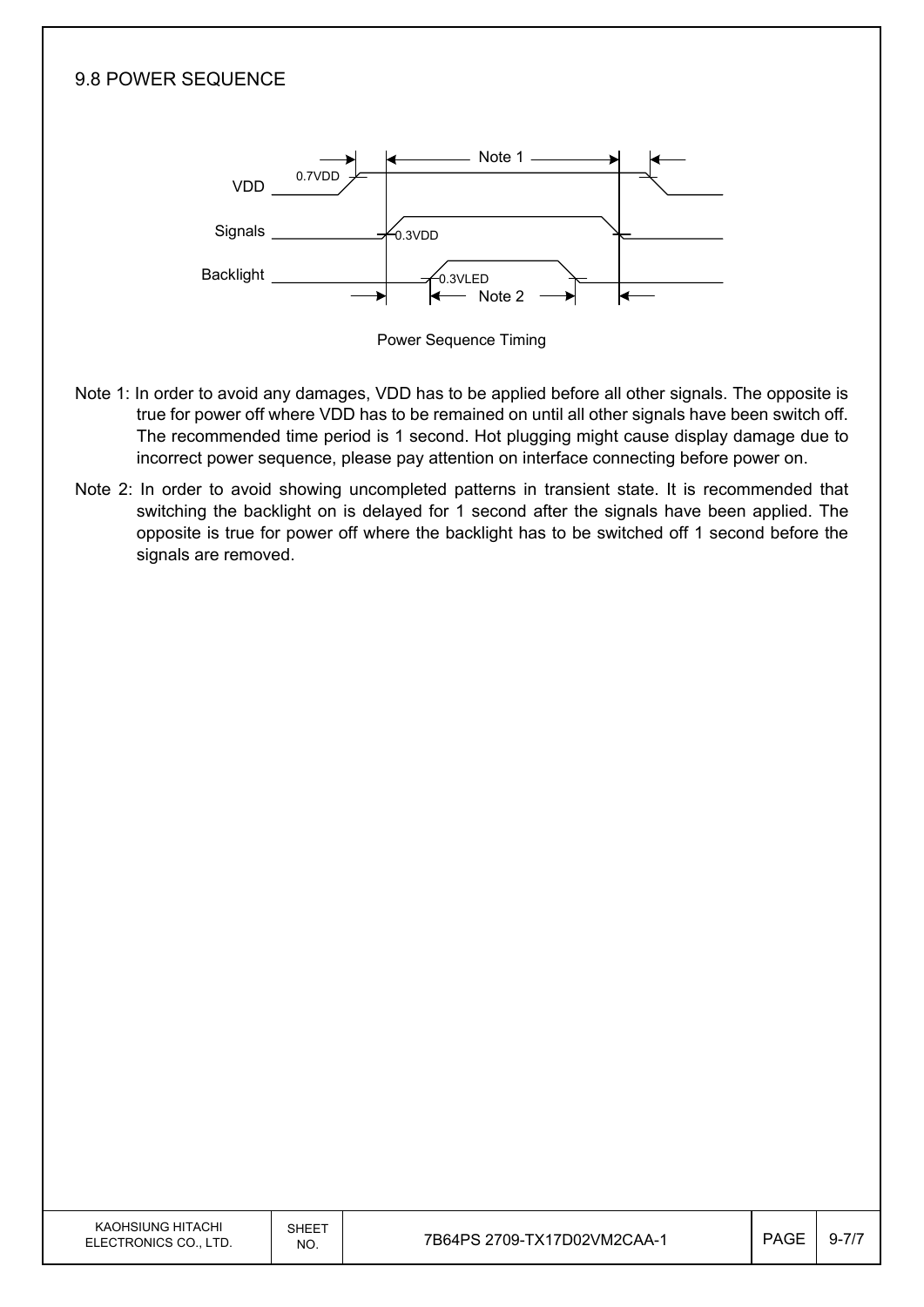### **10. OUTLINE DIMENSIONS** 10.1 FRONT VIEW



Scale: NTS Unit mm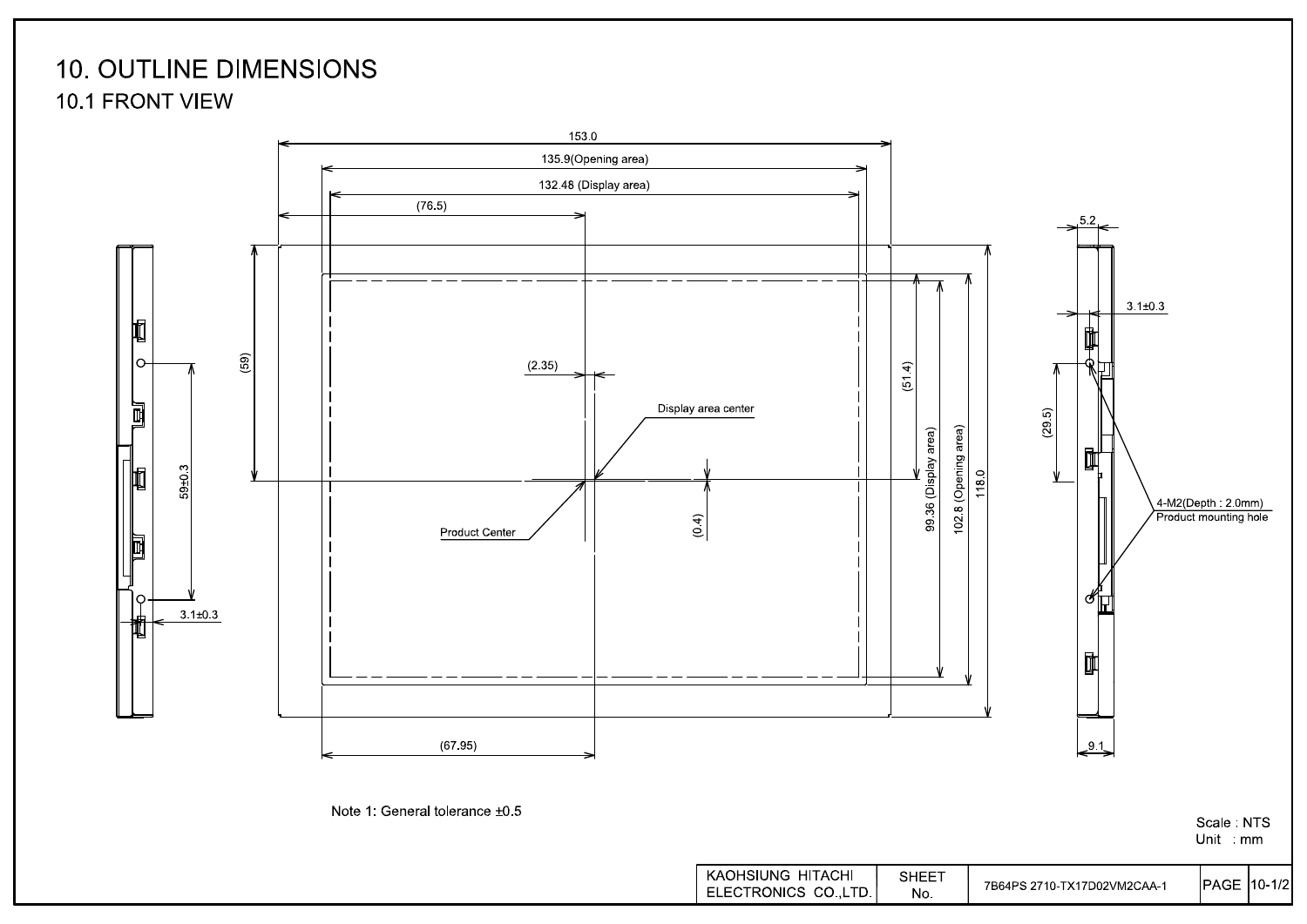10.2 REAR VIEW



Note 1: General tolerance ±0.5

Scale NTS<br>Unit mm

| KAOHSIUNG HITACHI  | SHEET |                             |                     |  |
|--------------------|-------|-----------------------------|---------------------|--|
| ELECTRONICS CO.LTD | No.   | 7B64PS 2710-TX17D02VM2CAA-1 | <b>IPAGE 10-2/2</b> |  |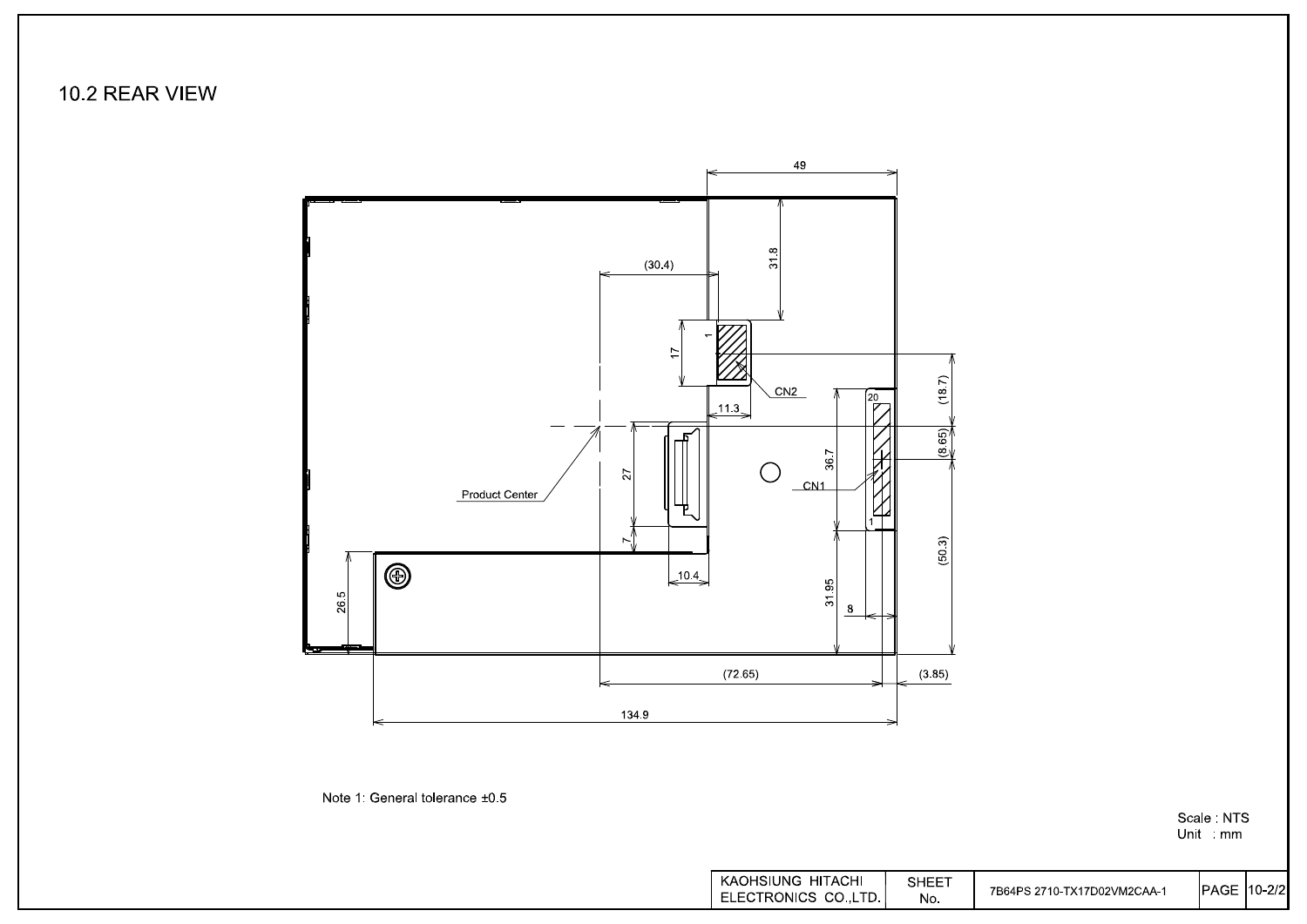### 11. APPEARANCE STANDARD

The appearance inspection is performed in a dark room around 500~1000 lx based on the conditions as below:

- The distance between inspector's eyes and display is 30 cm.
- The viewing zone is defined with angle  $\theta$  shown in Fig. 11. The inspection should be performed within 45 $\degree$  when display is shut down. The inspection should be performed within 5 $\degree$  when display is power on.



Fig. 11.1

#### 11.1 THE DEFINITION OF LCD ZONE

LCD panel is divided into 3 areas as shown in Fig.11.2 for appearance specification in next section. A zone is the LCD active area (dot area); B zone is the area, which extended 1 mm out from LCD active area; C zone is the area between B zone and metal frame.

In terms of housing design, B zone is the recommended window area customers' housing should be located in.



Fig. 11.2

| KAOHSIUNG HITACHI<br>ELECTRONICS CO., LTD. | SHEET<br>NO. | 7B64PS 2711-TX17D02VM2CAA-1 | <b>PAGE</b> | l-1/3 |
|--------------------------------------------|--------------|-----------------------------|-------------|-------|
|                                            |              |                             |             |       |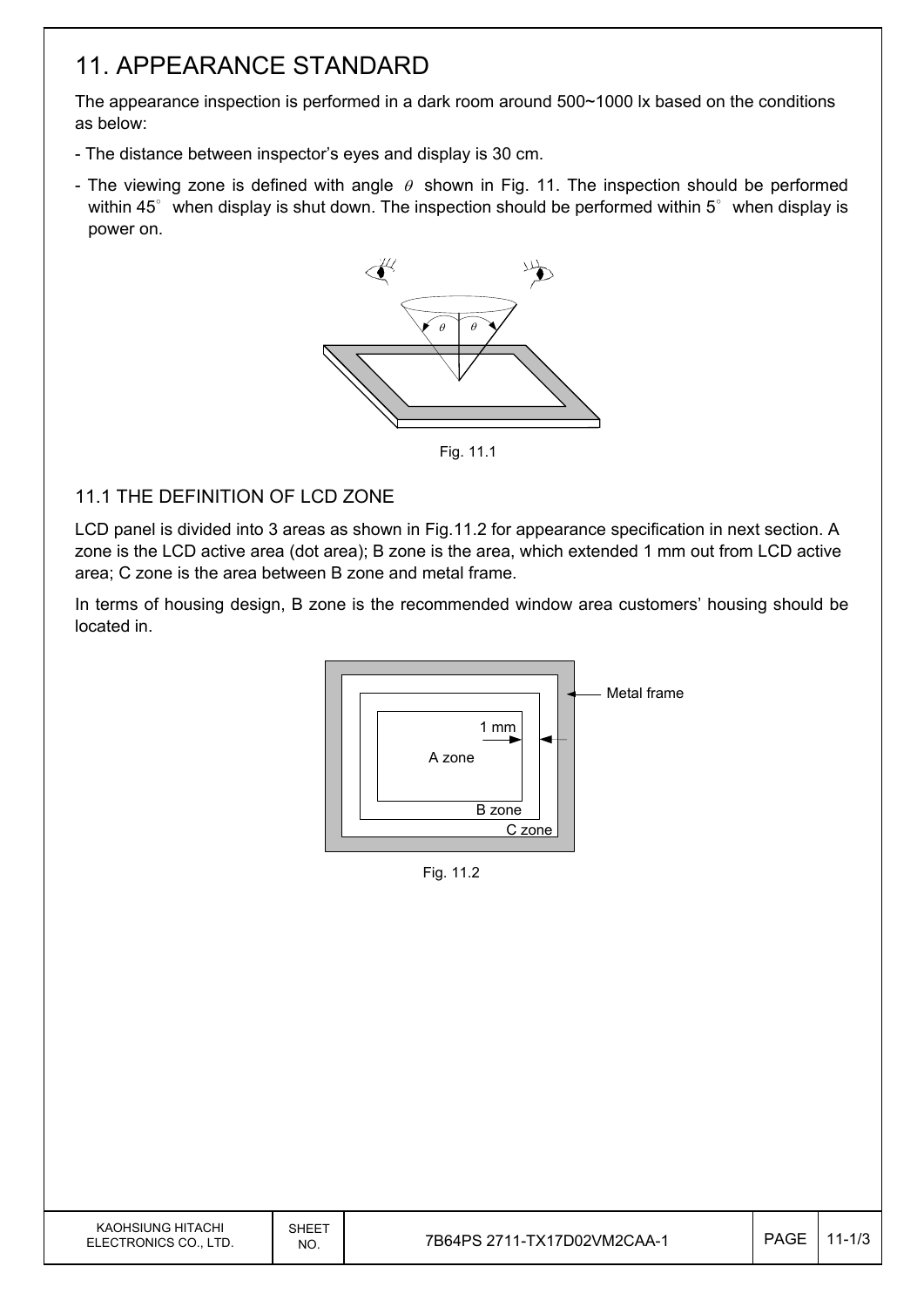#### 11.2 LCD APPEARANCE SPECIFICATION

The specification as below is defined as the amount of unexpected phenomenon or material in different zones of LCD panel. The definitions of length, width and average diameter using in the table are shown in Fig. 11.3 and Fig. 11.4.

| Item                                 | Criteria              |          |                |                                                                 |                              | Applied zone             |   |  |
|--------------------------------------|-----------------------|----------|----------------|-----------------------------------------------------------------|------------------------------|--------------------------|---|--|
|                                      | Length (mm)           |          | Width (mm)     | Maximum number                                                  |                              | Minimum space            |   |  |
|                                      | Ignored               |          | $W \le 0.01$   | Ignored                                                         |                              |                          |   |  |
|                                      | $L \leq 40$           |          | $W \le 0.02$   | 10                                                              |                              |                          |   |  |
|                                      | $L \leq 20$           |          | $W \le 0.04$   | 10                                                              |                              |                          |   |  |
| Scratches                            |                       |          |                | Round (Dot Shape)                                               |                              |                          | A |  |
|                                      | Average diameter (mm) |          |                | Maximum number                                                  |                              | Minimum space            |   |  |
|                                      | $D \leq 0.2$          |          | Ignore         |                                                                 |                              |                          |   |  |
|                                      | $D \le 0.4$           |          |                | 10                                                              |                              | $\blacksquare$           |   |  |
| Dent                                 |                       |          |                | Serious one is not allowed                                      |                              |                          | A |  |
| Wrinkles in polarizer                |                       |          |                | Serious one is not allowed                                      |                              |                          | A |  |
|                                      | Average diameter (mm) |          |                |                                                                 | Maximum number               |                          |   |  |
|                                      | $D \leq 0.3$          |          |                |                                                                 | Ignored                      |                          | A |  |
| Bubbles on polarizer                 | $D\!\leq\!0.5$        |          |                |                                                                 | 10                           |                          |   |  |
|                                      | $D \le 1.0$           |          |                |                                                                 | 5                            |                          |   |  |
|                                      |                       |          | Filamentous    | (Line shape)                                                    |                              |                          |   |  |
|                                      | Length (mm)           |          | Width (mm)     |                                                                 | Maximum number               |                          |   |  |
|                                      | Ignored               |          | $W \le 0.02$   |                                                                 | Ignored                      |                          | A |  |
|                                      | $L \leq 2.0$          |          | $W \le 0.03$   |                                                                 | 10                           |                          |   |  |
|                                      | $L \leq 1.0$          |          |                | $W \le 0.06$                                                    |                              | 10                       |   |  |
| 1) Stains                            |                       |          |                |                                                                 |                              |                          |   |  |
| 2) Foreign Materials<br>3) Dark Spot | Average diameter (mm) |          |                | Maximum number                                                  |                              | Minimum Space            |   |  |
|                                      | $D \leq 0.22$         |          | Ignored        |                                                                 |                              | $\overline{\phantom{a}}$ |   |  |
|                                      | $D \leq 0.33$         |          | 5              |                                                                 | $\qquad \qquad \blacksquare$ |                          | A |  |
|                                      | D > 0.33              |          |                | 0                                                               |                              |                          |   |  |
|                                      | In total              |          |                | Filamentous + Round=10<br>Those wiped out easily are acceptable |                              |                          |   |  |
|                                      |                       |          |                |                                                                 |                              |                          |   |  |
|                                      |                       |          |                | <b>Type</b>                                                     |                              | Maximum number           |   |  |
|                                      |                       |          | 1 dot          |                                                                 | 4                            |                          |   |  |
|                                      |                       |          | 2 adjacent dot |                                                                 |                              |                          |   |  |
|                                      | Bright dot-defect     |          |                | 3 adjacent dot or above                                         | Not allowed                  |                          |   |  |
|                                      |                       |          |                | Density                                                         | $2/\phi$ 20mm                |                          |   |  |
| Dot-Defect                           |                       |          |                | In total                                                        | 5                            |                          | A |  |
| (Note 1)                             |                       |          |                | 1 dot                                                           |                              | 5                        |   |  |
|                                      |                       |          |                | 2 adjacent dot                                                  |                              | $\overline{2}$           |   |  |
|                                      | Dark dot-defect       |          |                | 3 adjacent dot or above                                         |                              | Not allowed              |   |  |
|                                      |                       |          |                | Density                                                         |                              | $3/\phi$ 20mm            |   |  |
|                                      |                       |          | In total       |                                                                 |                              | 5                        |   |  |
|                                      |                       | In total | 10             |                                                                 |                              |                          |   |  |
|                                      |                       |          |                |                                                                 |                              |                          |   |  |

KAOHSIUNG HITACHI ELECTRONICS CO., LTD.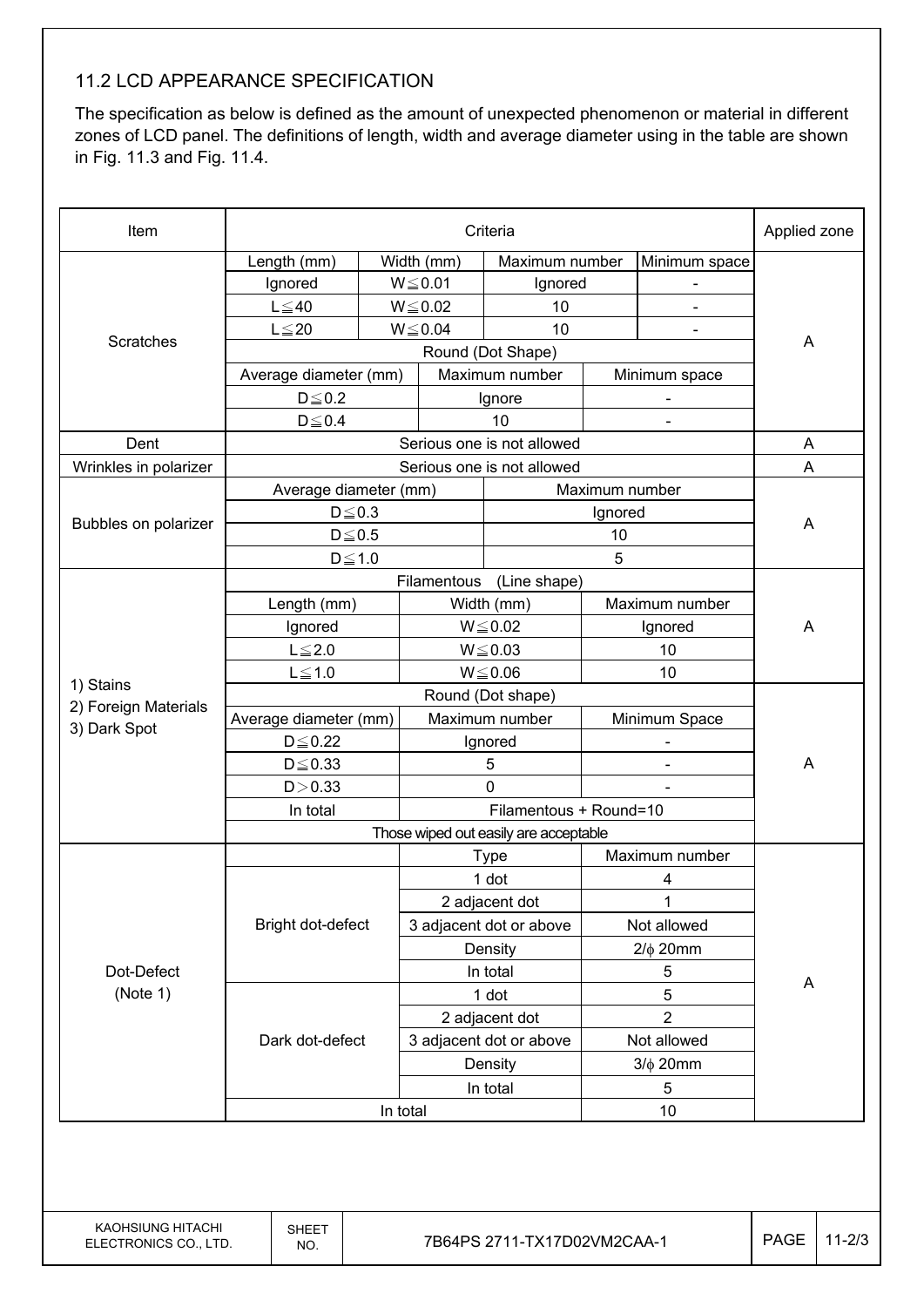

Note 1: The definitions of dot defect are as below:

- The defect area of the dot must be bigger than half of a dot.
- For bright dot-defect, showing black pattern, the dot's brightness must be over 30% brighter than others.
- For dark dot-defect, showing white pattern, the dot's brightness must be under 70% darker than others.
- The definition of 1-dot-defect is the defect-dot, which is isolated and no adjacent defect-dot.
- The definition of adjacent dot is shown as Fig. 11.5.
- The Density of dot defect is defined in the area within diameter  $\phi$  =20mm.

|  | A |  |  |
|--|---|--|--|
|  |   |  |  |

The dots colored gray are adjacent to defect-dot A.

Fig. 11.5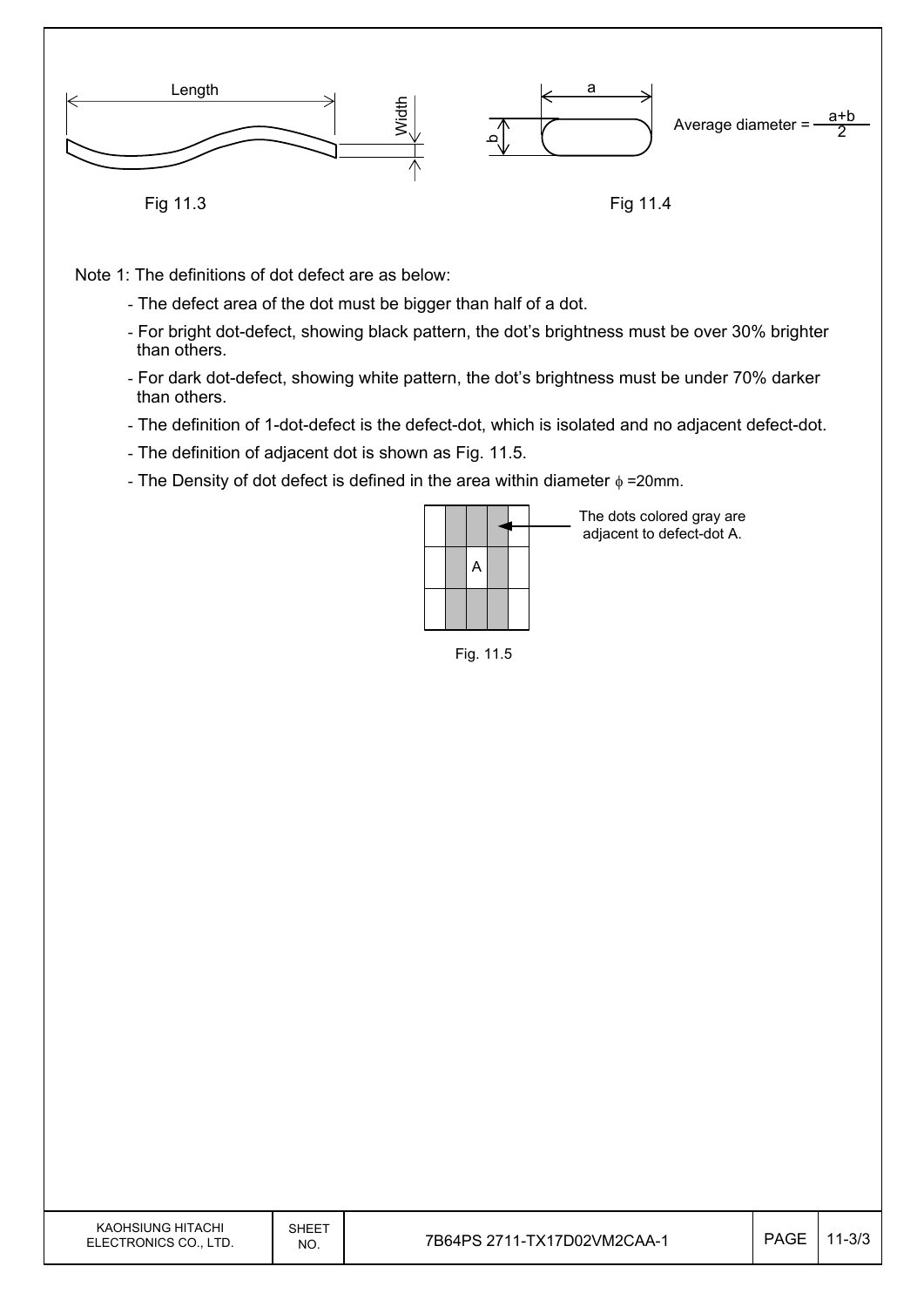### 12. PRECAUTIONS

#### 12.1 PRECAUTIONS of ESD

- 1) Before handling the display, please ensure your body has been connected to ground to avoid any damages by ESD. Also, do not touch display's interface directly when assembling.
- 1) Please remove the protection film very slowly before turning on the display to avoid generating ESD.

#### 12.2 PRECAUTIONS of HANDLING

- 1) In order to keep the appearance of display in good condition; please do not rub any surfaces of the displays by sharp tools harder than 3H, especially touch panel, metal frame and polarizer.
- 2) Please do not pile the displays in order to avoid any scars leaving on the display. In order to avoid any injuries, please pay more attention for the edges of glasses and metal frame, and wear finger cots to protect yourself and the display before working on it.
- 2) Touching the display area or the terminal pins with bare hand is prohibited. This is because it will stain the display area and cause poor insulation between terminal pins, and might affect display's electrical characteristics furthermore.
- 3) Do not use any harmful chemicals such as acetone, toluene, and isopropyl alcohol to clean display's surfaces.
- 4) Please use soft cloth or absorbent cotton with ethanol to clean the display by gently wiping. Moreover, when wiping the display, please wipe it by horizontal or vertical direction instead of circling to prevent leaving scars on the display's surface, especially polarizer.
- 5) Please wipe any unknown liquids immediately such as saliva, water or dew on the display to avoid color fading or any permanently damages.
- 6) Maximum pressure to the surface of the display must be less than  $1.96 \times 10^4$  Pa. If the area of adding pressure is less than  $1 \text{ cm}^2$ , the maximum pressure must be less than 1.96N.

#### 12.3 PRECAUTIONS OF OPERATING

- 1) Please input signals and voltages to the displays according to the values defined in the section of electrical characteristics to obtain the best performance. Any voltages over than absolute maximum rating will cause permanent damages to this display. Also, any timing of the signals out of this specification would cause unexpected performance.
- 2) When the display is operating at significant low temperature, the response time will be slower than it at 25 $C^{\circ}$ . In high temperature, the color will be slightly dark and blue compared to original pattern. However, these are temperature-related phenomenon of LCD and it will not cause permanent damages to the display when used within the operating temperature.
- 3) The use of screen saver or sleep mode is recommended when static images are likely for long periods of time. This is to avoid the possibility of image sticking.
- 4) Spike noise can cause malfunction of the circuit. The recommended limitation of spike noise is no bigger than  $\pm$  100 mV.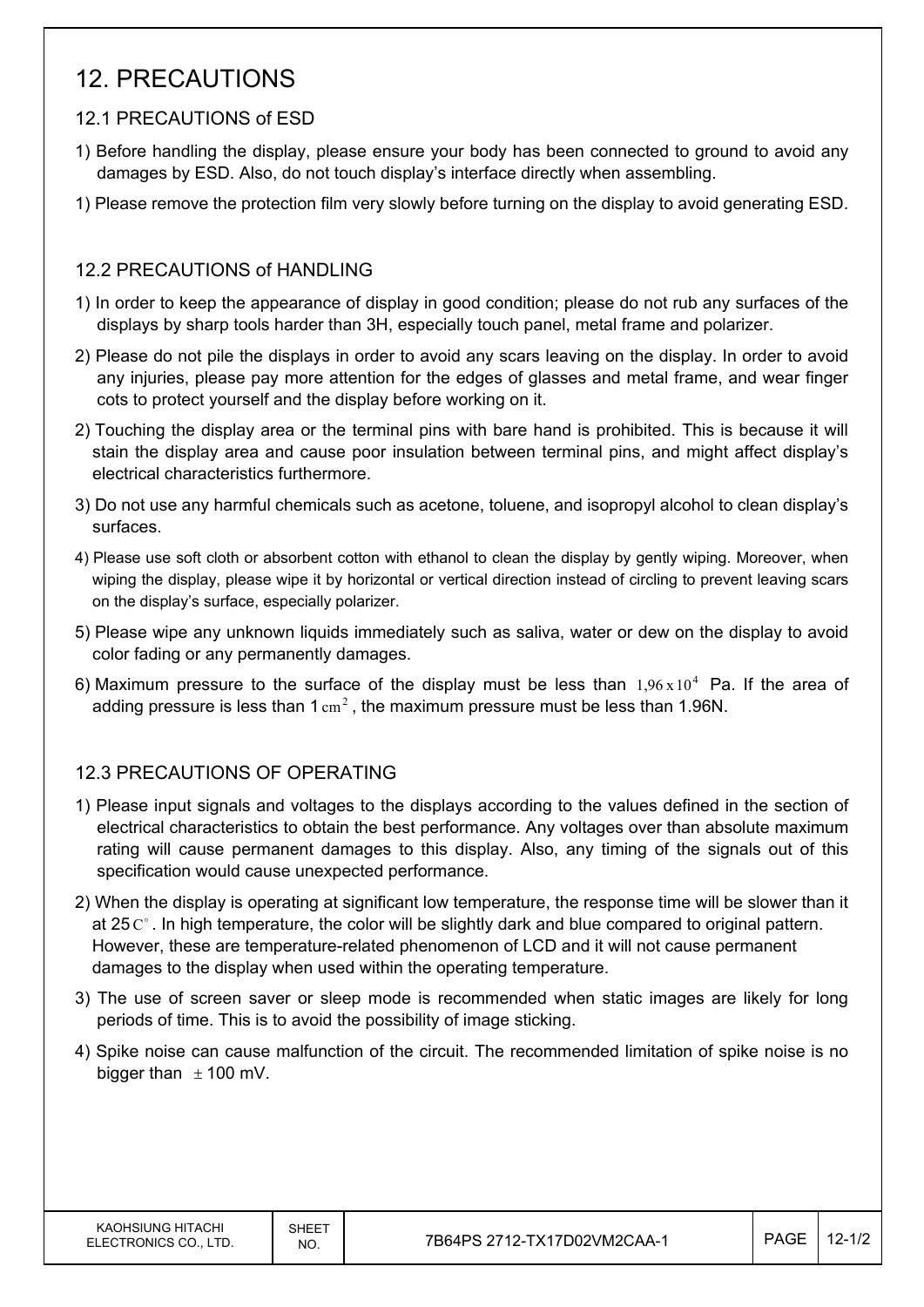#### 12.4 PRECAUTIONS of STORAGE

If the displays are going to be stored for years, please be aware the following notices.

- 1) Please store the displays in a dark room to avoid any damages from sunlight and other sources of UV light.
- 2) The recommended long-term storage temperature is between  $10 \degree \degree 35 \degree \degree$  and 55%~75% humidity to avoid causing bubbles between polarizer and LCD glasses, and polarizer peeling from LCD glasses.
- 3) It would be better to keep the displays in the container, which is shipped from Hitachi, and do not unpack it.
- 4) Please do not stick any labels on the display surface for a long time, especially on the polarizer.